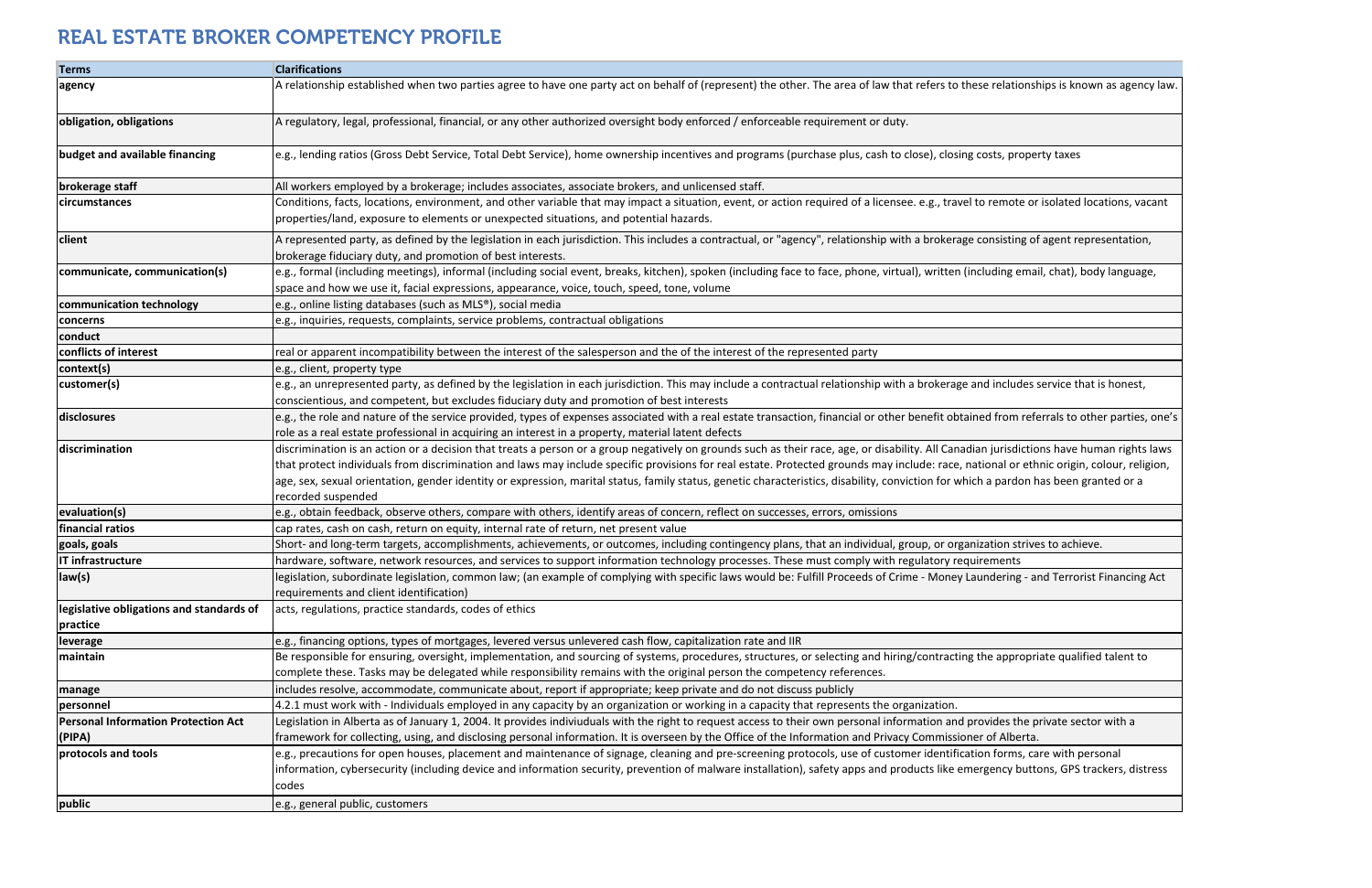| refer                 | includes providing information and explaining the basis on which the referral is made                                                          |
|-----------------------|------------------------------------------------------------------------------------------------------------------------------------------------|
| regulatory compliance | Meeting all federal, provincial, municipality, and industry related legislation, Rules, regulations, and standards.                            |
| relationship          | the need for transparency of relationships between self, buyer, seller. It is critical in the case of dual representation                      |
| resources             | e.g., lawyer, financial analyst, notary, environmental company, home inspector – but not related to specific providers such as plumber, roofer |
| <b>risks</b>          | to the safety of others (e.g., client, customer, neighbours, community, third parties) and oneself                                             |
| software              | e.g., online listing databases, other software depending on location and nature of practice                                                    |
| strategies            | le.g., informal learning opportunities, mentorship, workshops, conferences, webinars, advanced education                                       |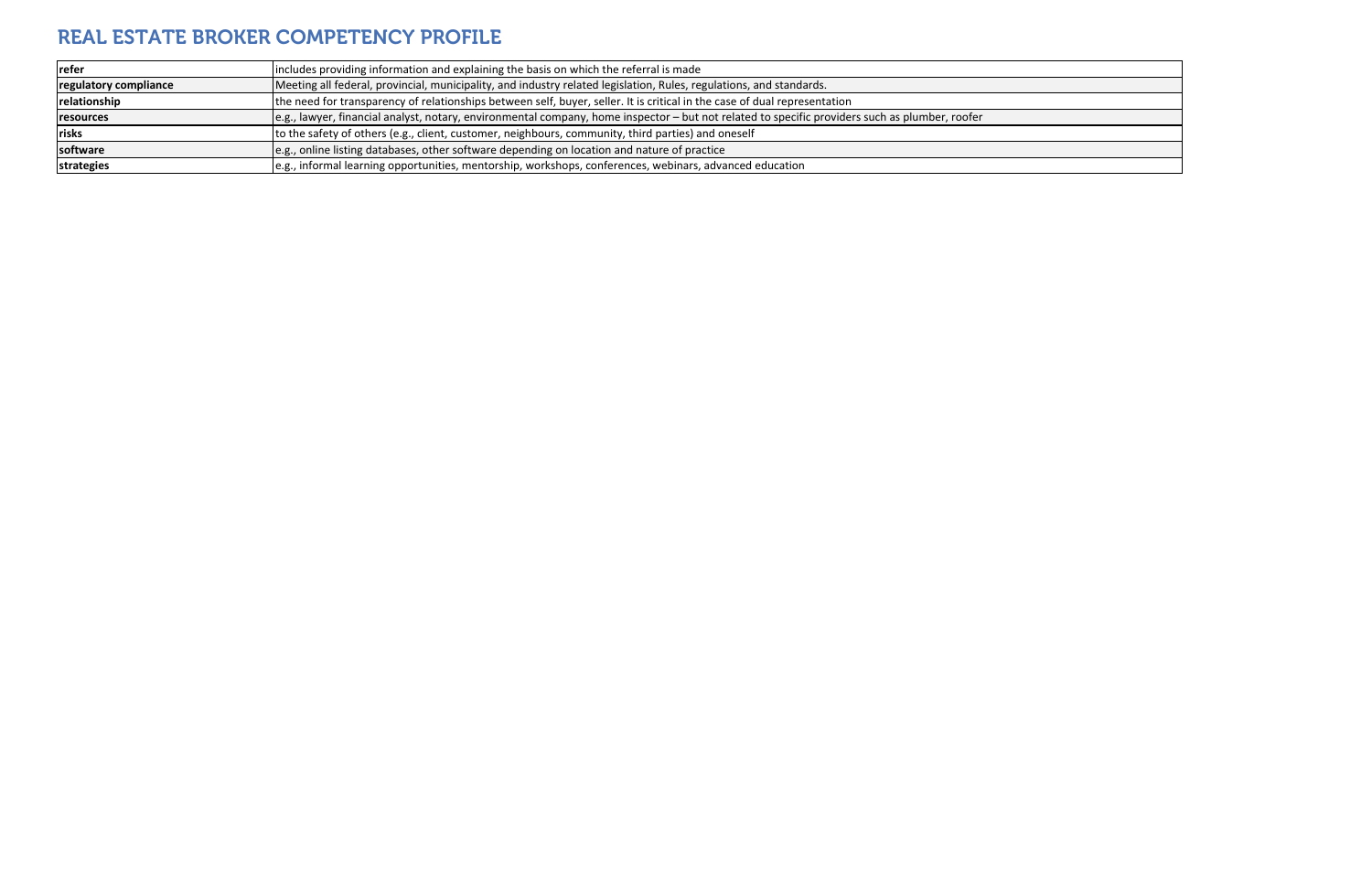| <b>COMPETENCY TITLE</b>                               | <b>COMPETENCY</b><br><b>WEIGHT</b> |
|-------------------------------------------------------|------------------------------------|
| <b>1. MANAGE COMPLIANCE</b>                           | 33                                 |
| <b>2. MANAGE FINANCE</b>                              | 18.2                               |
| <b>3. MITIGATE RISK</b>                               | 12.3                               |
| <b>4. MANAGE PERSONNEL</b>                            | 14.1                               |
| <b>5. PROVIDE LEADERSHIP AND</b><br><b>GOVERNANCE</b> | 13                                 |
| <b>6. LEVERAGE INFORMATION</b><br><b>TECHNOLOGY</b>   | 9.4                                |
| <b>TOTAL WEIGHT</b>                                   | <b>10</b>                          |

#### **COMPETENCY TITLE WEIGHTS AS PERCENTAGE OF PROFILE**

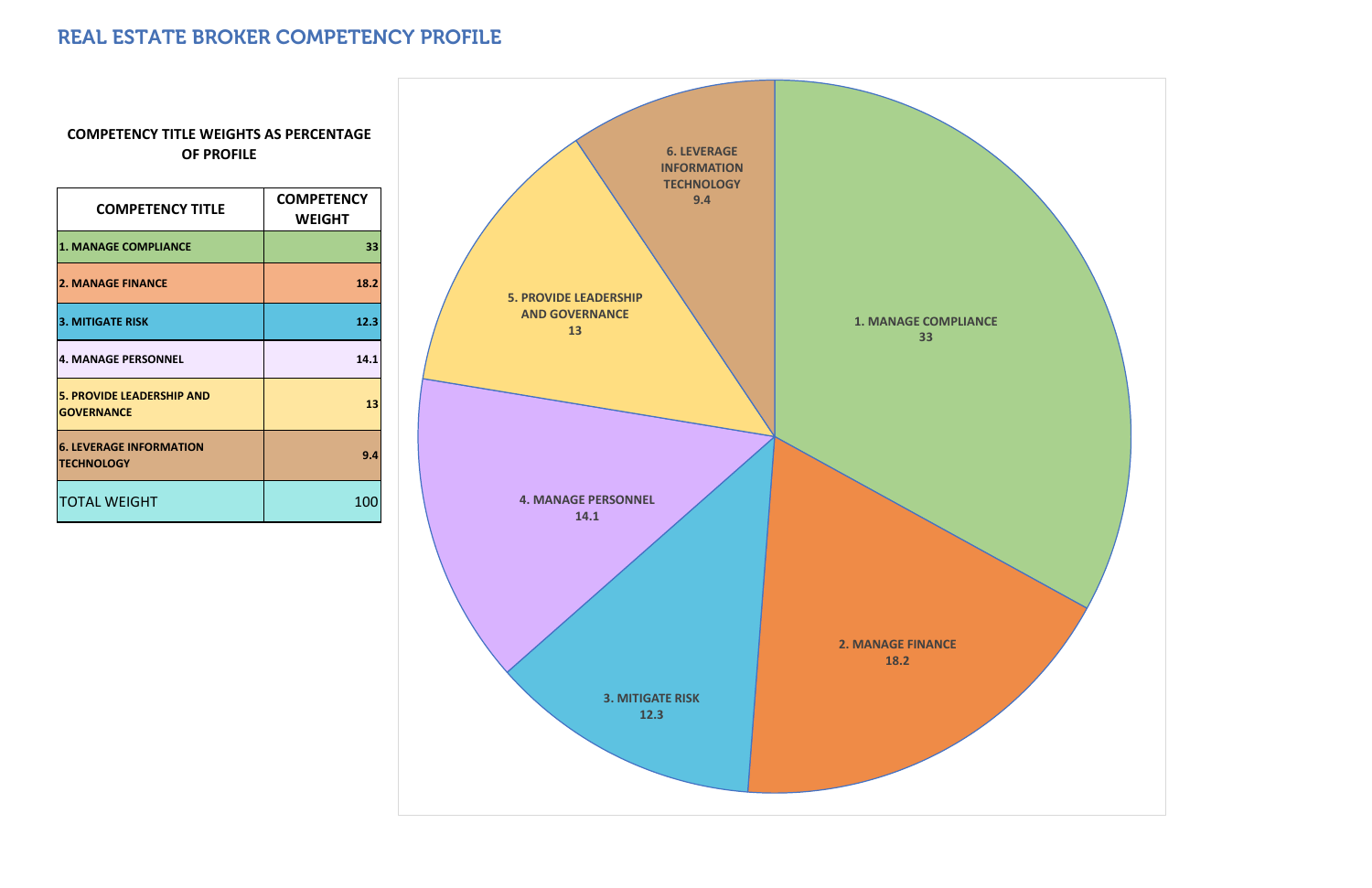|     | <b>PERFORMANCE CRITERIA</b>                                                                  |       | <b>SUBJECT LEARNING OUTCOME</b>                                                                                                                                                 | <b>SUBJECT L.O.</b><br><b>BLOOM'S</b><br><b>LEVEL</b> |         | <b>SPECIFIC LEARNING OUTCOME</b>                                                                                                                                                     | <b>SPECIFIC L.O.</b><br><b>BLOOM'S</b><br><b>LEVEL</b> | <b>EXAM WEIGHT</b> |
|-----|----------------------------------------------------------------------------------------------|-------|---------------------------------------------------------------------------------------------------------------------------------------------------------------------------------|-------------------------------------------------------|---------|--------------------------------------------------------------------------------------------------------------------------------------------------------------------------------------|--------------------------------------------------------|--------------------|
| 1.1 | Conduct business in accordance with<br>legislative obligations and standards of<br>practice. | 1.1.1 | <b>Assess broker processes and strategies</b><br>required to ensure the brokerage conducts<br>business in accordance with legislative<br>obligations and standards of practice. | Evaluate                                              | 1.1.1.1 | Outline the qualifications required to become licensed as a real<br>estate broker.                                                                                                   | <b>Jnderstand</b>                                      | 2.4                |
|     |                                                                                              |       |                                                                                                                                                                                 |                                                       | 1.1.1.2 | Demonstrate how the use of broker delegation can assist brokers Apply<br>fulfill their oversight responsibilities.                                                                   |                                                        |                    |
|     |                                                                                              |       |                                                                                                                                                                                 |                                                       | 1.1.1.3 | Outline a broker's responsibility to ensure brokerage business is<br>conducted competently and in accordance with REA and the<br>Rules.                                              | Analyse                                                |                    |
|     |                                                                                              |       |                                                                                                                                                                                 |                                                       | 1.1.1.5 | Outline a broker's leadership responsibilities.                                                                                                                                      | Analyse                                                |                    |
|     |                                                                                              |       |                                                                                                                                                                                 |                                                       | 1.1.1.6 | Outline how ethical decision-making benefits brokers and<br>brokerages.                                                                                                              | Analyse                                                |                    |
|     |                                                                                              |       |                                                                                                                                                                                 |                                                       | 1.1.1.7 | Outline how to use ethical decision-making models.                                                                                                                                   | Analyse                                                |                    |
|     |                                                                                              |       |                                                                                                                                                                                 |                                                       | 1.1.1.8 | Outline how RECA's Statement of Self-Regulation guides brokers<br>and their brokerage legislation compliance obligations.                                                            | Analyse                                                |                    |
|     |                                                                                              |       |                                                                                                                                                                                 |                                                       | 1.1.1.9 | Outline the requirement to ensure all licensee activities are<br>carried out competently and comply with REA.                                                                        | Analyse                                                |                    |
|     |                                                                                              |       |                                                                                                                                                                                 |                                                       |         | 1.1.1.10 Outline how the requirement to establish and maintain proper<br>document management control supports compliance with REA,<br>the Rules, and applicable privacy legislation. | Analyse                                                |                    |
|     |                                                                                              |       |                                                                                                                                                                                 |                                                       |         | 1.1.1.11 Outline how the requirement to establish and maintain proper<br>document management control supports brokers fulfilling their<br>oversight responsibilities.                | Analyse                                                |                    |
|     |                                                                                              |       |                                                                                                                                                                                 |                                                       |         | 1.1.1.12 Outline how to use myRECA.                                                                                                                                                  | Analyse                                                |                    |
|     |                                                                                              |       |                                                                                                                                                                                 |                                                       |         | 1.1.1.13 Outline the role of broker complaint/dispute resolution<br>involvement in fulfilling broker oversight responsibilities.                                                     | Analyse                                                |                    |
|     |                                                                                              |       |                                                                                                                                                                                 |                                                       |         | 1.1.1.14 Outline how brokerage accounting practice requirements ensure<br>monies are received and held in trust according to trust terms and<br>related legislation.                 | Analyse                                                |                    |
|     |                                                                                              |       |                                                                                                                                                                                 |                                                       |         | 1.1.1.15 Outline how brokerage accounting practice requirements ensure<br>trust monies are disbursed according to trust terms and related<br>legislation.                            | Analyse                                                |                    |
|     |                                                                                              |       |                                                                                                                                                                                 |                                                       |         | 1.1.1.16 Determine the ethical, moral, and professional obligations of a<br>broker carrying out salesperson services.                                                                | Evaluate                                               |                    |
|     |                                                                                              |       |                                                                                                                                                                                 |                                                       |         | 1.1.1.17 Assess how the requirement to establish, review, and update<br>policies and procedures governing the brokerage fosters<br>brokerage legislative compliance.                 | Evaluate                                               |                    |

#### **Competency Weight COMPLIANCE 33**

#### **1. MANAGE**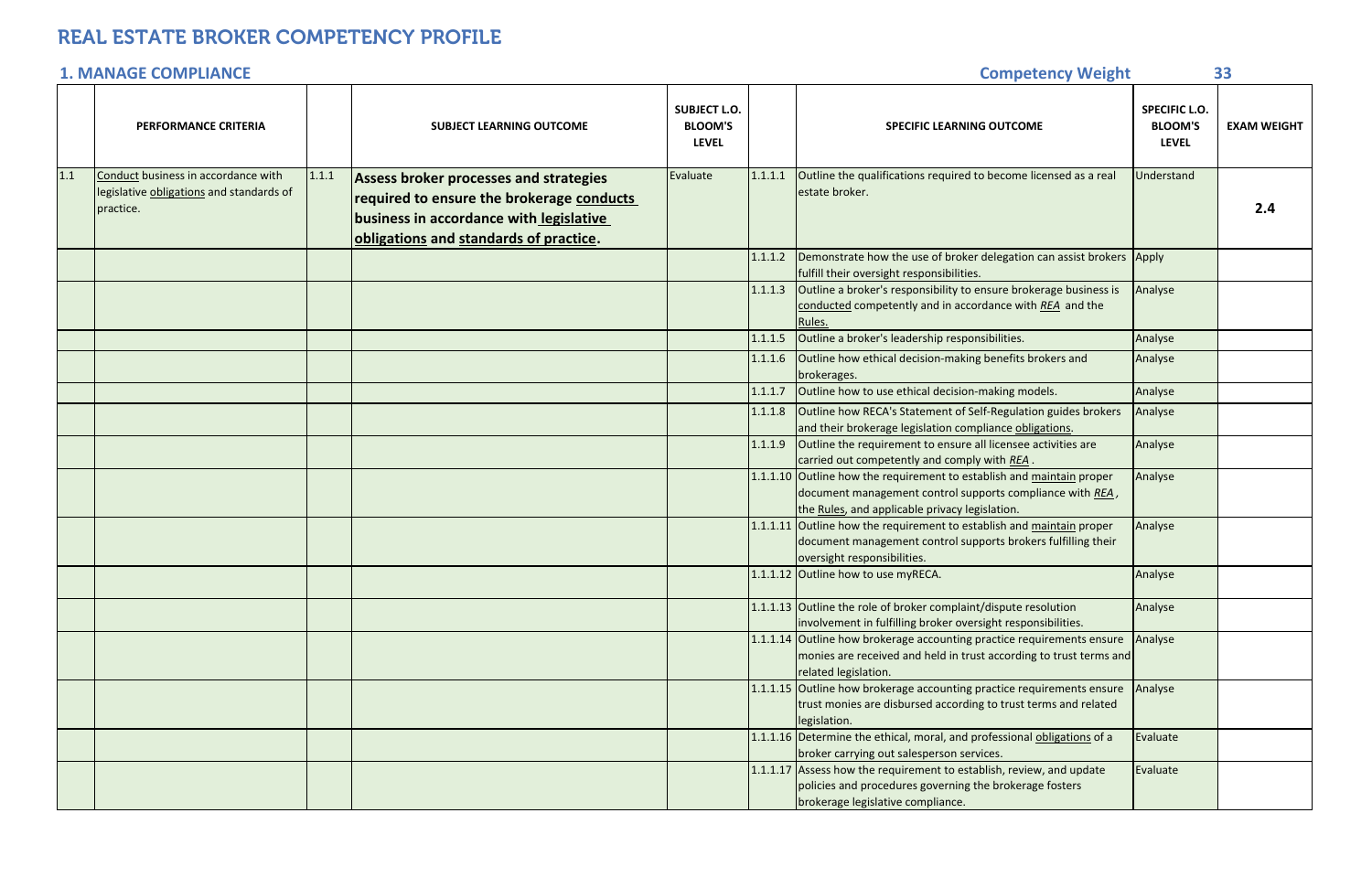|       |                                                                             |       |                                                                                                                                |          |         | 1.1.1.18 Assess supervisory systems, that ensure adequate supervision of<br>brokerage salespersons and unlicensed staff, for requirement<br>compliance.                                                             | Evaluate          |     |
|-------|-----------------------------------------------------------------------------|-------|--------------------------------------------------------------------------------------------------------------------------------|----------|---------|---------------------------------------------------------------------------------------------------------------------------------------------------------------------------------------------------------------------|-------------------|-----|
|       |                                                                             |       |                                                                                                                                |          |         | 1.1.1.19 Determine licensing and registration related management and<br>records control requirements.                                                                                                               | Evaluate          |     |
|       |                                                                             |       |                                                                                                                                |          |         | 1.1.1.20 Determine broker public / licensee complaints and disputes<br>resolution involvement requirements.                                                                                                         | Evaluate          |     |
|       |                                                                             | 1.1.2 | Determine a broker's duty to promote<br>regulatory standards adherence, beyond<br>brokerage operations, under self-regulation. | Evaluate | 1.1.2.1 | Explain the benefit of communicating the value proposition of<br>licensees to the public.                                                                                                                           | Understand        |     |
|       |                                                                             |       |                                                                                                                                |          | 1.1.2.2 | Explain how speaking at events and serving on Industry Councils,<br>committees, and boards assists the industry.                                                                                                    | <b>Jnderstand</b> |     |
|       |                                                                             |       |                                                                                                                                |          | 1.1.2.3 | Employ courteous and well-reasoned responses to consultations<br>related to changes in law or the Rules.                                                                                                            | Apply             |     |
|       |                                                                             |       |                                                                                                                                |          | 1.1.2.4 | Outline the value of external education to brokerages.                                                                                                                                                              | Analyse           |     |
|       |                                                                             |       |                                                                                                                                |          | 1.1.2.5 | Outline the value of external education for licensees.                                                                                                                                                              | Analyse           |     |
|       |                                                                             |       |                                                                                                                                |          | 1.1.2.6 | Outline the value of external education to the public.                                                                                                                                                              | Analyse           |     |
|       |                                                                             |       |                                                                                                                                |          | 1.1.2.7 | Outline how to be a resource to industry colleagues.                                                                                                                                                                | Analyse           |     |
|       |                                                                             |       |                                                                                                                                |          | 1.1.2.8 | Outline ways to mentor new brokers.                                                                                                                                                                                 | Analyse           |     |
|       |                                                                             |       |                                                                                                                                |          | 1.1.2.9 | Determine formal and informal means to educate the public<br>regarding the value of licensees.                                                                                                                      | Evaluate          |     |
| $1.2$ | Instruct personnel regarding public<br>protection requirements.             | 1.2.1 | Assess potential brokerage public protection<br>requirement awareness strategies.                                              | Evaluate | 1.2.1.1 | Outline the broker requirement to instruct licensees and<br>unlicensed staff when they fail to meet public protection                                                                                               | Analyse           | 1.5 |
|       |                                                                             |       |                                                                                                                                |          |         | requirements.                                                                                                                                                                                                       |                   |     |
|       |                                                                             |       |                                                                                                                                |          | 1.2.1.2 | Assess broker best practices to educate licensees and unlicensed<br>staff on public protection requirements.                                                                                                        | Evaluate          |     |
| 1.3   | Protect client information through<br>safeguards, policies, and procedures. | 1.3.1 | Justify the need for policies and procedures<br>that protect personal and confidential<br>information.                         | Evaluate | 1.3.1.1 | Describe how protecting information contributes to brokerage<br>policies and procedures compliance.                                                                                                                 | <b>Jnderstand</b> | 2.4 |
|       |                                                                             |       |                                                                                                                                |          | 1.3.1.2 | Explain why the broker must ensure the policies and procedures<br>manual is consistent with the brokerage's privacy policy.                                                                                         | <b>Jnderstand</b> |     |
|       |                                                                             |       |                                                                                                                                |          | 1.3.1.3 | Outline the 10 privacy principles upon which the <b>Personal</b><br>Information Protection Act (PIPA) is based.                                                                                                     | Analyse           |     |
|       |                                                                             |       |                                                                                                                                |          |         | 1.3.1.4 Outline the processes brokerages must follow to ensure<br>compliance with confidentiality provisions, owed to the<br>corporation, under agency law.                                                         | Analyse           |     |
|       |                                                                             |       |                                                                                                                                |          | 1.3.1.5 | Outline the requirement for brokerage policies and procedures to Analyse<br>ensure information collection, maintenance, use, and disclosure<br>complies with the <b>Personal Information Protection Act</b> (PIPA). |                   |     |
|       |                                                                             |       |                                                                                                                                |          | 1.3.1.6 | Outline the requirement for brokerage policies and procedures to Analyse<br>ensure information collection, maintenance, use, and disclosure<br>meets confidentiality requirements under agency law.                 |                   |     |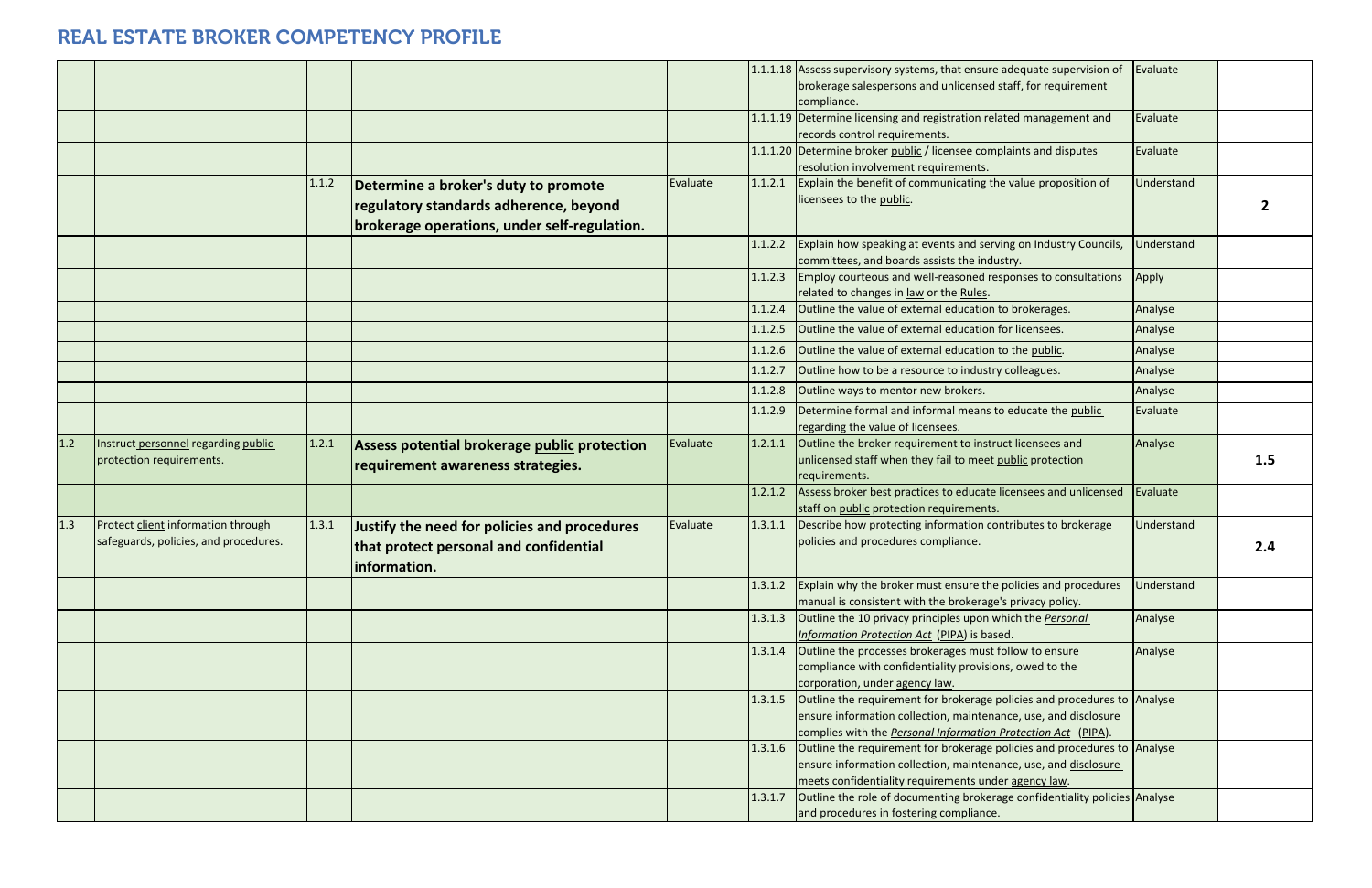|     |                                                                                                              |       |                                                                                                                                  |          | 1.3.1.8 | Outline how brokerage confidentiality documentation guides<br>policy and procedure creation and review.                                                                                       | Analyse |
|-----|--------------------------------------------------------------------------------------------------------------|-------|----------------------------------------------------------------------------------------------------------------------------------|----------|---------|-----------------------------------------------------------------------------------------------------------------------------------------------------------------------------------------------|---------|
|     |                                                                                                              |       |                                                                                                                                  |          | 1.3.1.9 | Outline the brokerage obligation to develop a privacy policy<br>under the Personal Information Protection Act (PIPA).                                                                         | Analyse |
|     |                                                                                                              |       |                                                                                                                                  |          |         | 1.3.1.10 Outline the brokerage obligation to have a privacy officer, under<br>the Personal Information Protection Act (PIPA).                                                                 | Analyse |
|     |                                                                                                              |       |                                                                                                                                  |          |         | 1.3.1.11 Determine the impact of the <b>Personal Information Protection Act</b><br>(PIPA) on brokerage personal and confidential information<br>collection, maintenance, use, and disclosure. | Evaluat |
|     |                                                                                                              |       |                                                                                                                                  |          |         | 1.3.1.12 Determine the processes a brokerage must follow when there is a<br>personal information breach versus a confidential information<br>breach.                                          | Evaluat |
| 1.4 | Oversee advertising and promotion in<br>accordance with regulatory<br>requirements.                          | 1.4.1 | Assess the impact of licensee activity and<br>advertisement supervision process<br>requirements on legislative compliance.       | Evaluate | 1.4.1.1 | Outline licensee activity broker supervision requirements.                                                                                                                                    | Analyse |
|     |                                                                                                              |       |                                                                                                                                  |          | 1.4.1.2 | Outline advertisement broker supervision requirements.                                                                                                                                        | Analyse |
|     |                                                                                                              |       |                                                                                                                                  |          | 1.4.1.3 | Outline how to create an licensee activity broker supervision<br>process.                                                                                                                     | Analyse |
|     |                                                                                                              |       |                                                                                                                                  |          | 1.4.1.4 | Outline how to create a brokerage advertising broker supervision<br>process.                                                                                                                  | Analyse |
|     |                                                                                                              |       |                                                                                                                                  |          | 1.4.1.5 | Outline how to implement a licensee activity broker supervision<br>process.                                                                                                                   | Analyse |
|     |                                                                                                              |       |                                                                                                                                  |          | 1.4.1.6 | Outline how to implement a brokerage advertisement broker<br>supervision process.                                                                                                             | Analyse |
|     |                                                                                                              |       |                                                                                                                                  |          | 1.4.1.7 | Determine the impact of broker supervision of licensee activitity<br>towards ensuring legislative compliance.                                                                                 | Evaluat |
|     |                                                                                                              | 1.4.2 | Assess the impact of legislation on the<br>brokerage's marketing practices.                                                      | Evaluate | 1.4.2.1 | Describe the impact of Canada's Anti-Spam Legislation and<br>Canada's Telecommunications Act do not call list on brokerage<br>marketing activities.                                           | Underst |
|     |                                                                                                              |       |                                                                                                                                  |          | 1.4.2.2 | Outline brokerage advertising requirements (truthful and<br>verifiable).                                                                                                                      | Analyse |
|     |                                                                                                              |       |                                                                                                                                  |          | 1.4.2.3 | Compare and contrast marketing options for impact,<br>effectiveness, advertising requirements, and legislative<br>compliance.                                                                 | Evaluat |
| 1.5 | Ensure salespersons have fulfilled<br>brokerage, disclosure, and regulatory<br>obligations for transactions. | 1.5.1 | Assess a broker's role in ensuring licensees<br>have fulfilled brokerage, disclosure, and<br>regulatory transaction obligations. | Evaluate | 1.5.1.1 | Explain the need for a broker to know and understand brokerage<br>licensee activities and business.                                                                                           | Analyse |
|     |                                                                                                              |       |                                                                                                                                  |          | 1.5.1.2 | Determine broker best practice in ensuring licensees have fulfilled Evaluat<br>brokerage, disclosure, and regulatory transaction obligations in<br>diverse contexts.                          |         |
|     |                                                                                                              |       |                                                                                                                                  |          | 1.5.1.3 | Justify the need for brokerage policies and procedures manuals to Evaluat<br>contain robust disclosure and conflict of interest resolution<br>requirements.                                   |         |

| ty documentation guides<br>eview.                            | Analyse    |     |
|--------------------------------------------------------------|------------|-----|
| develop a privacy policy                                     | Analyse    |     |
| ection Act (PIPA).                                           |            |     |
| have a privacy officer, under<br><u>Act</u> ( <u>PIPA</u> ). | Analyse    |     |
| al Information Protection Act                                | Evaluate   |     |
| Infidential information                                      |            |     |
| sclosure.                                                    |            |     |
| e must follow when there is a                                | Evaluate   |     |
| a confidential information                                   |            |     |
|                                                              |            |     |
| rvision requirements.                                        | Analyse    |     |
|                                                              |            | 1.9 |
| vision requirements.                                         | Analyse    |     |
| tivity broker supervision                                    | Analyse    |     |
| dvertising broker supervision                                | Analyse    |     |
| e activity broker supervision                                | Analyse    |     |
| ge advertisement broker                                      | Analyse    |     |
| ervision of licensee activitity<br>nce.                      | Evaluate   |     |
| i-Spam Legislation and                                       | Understand |     |
| o not call list on brokerage                                 |            | 1.4 |
| ements (truthful and                                         | Analyse    |     |
| tions for impact,                                            | Evaluate   |     |
| nts, and legislative                                         |            |     |
| w and understand brokerage                                   | Analyse    |     |
|                                                              |            | 3   |
| Isuring licensees have fulfilled                             | Evaluate   |     |
| y transaction <b>obligations</b> in                          |            |     |
| es and procedures manuals to Evaluate                        |            |     |
| t of interest resolution                                     |            |     |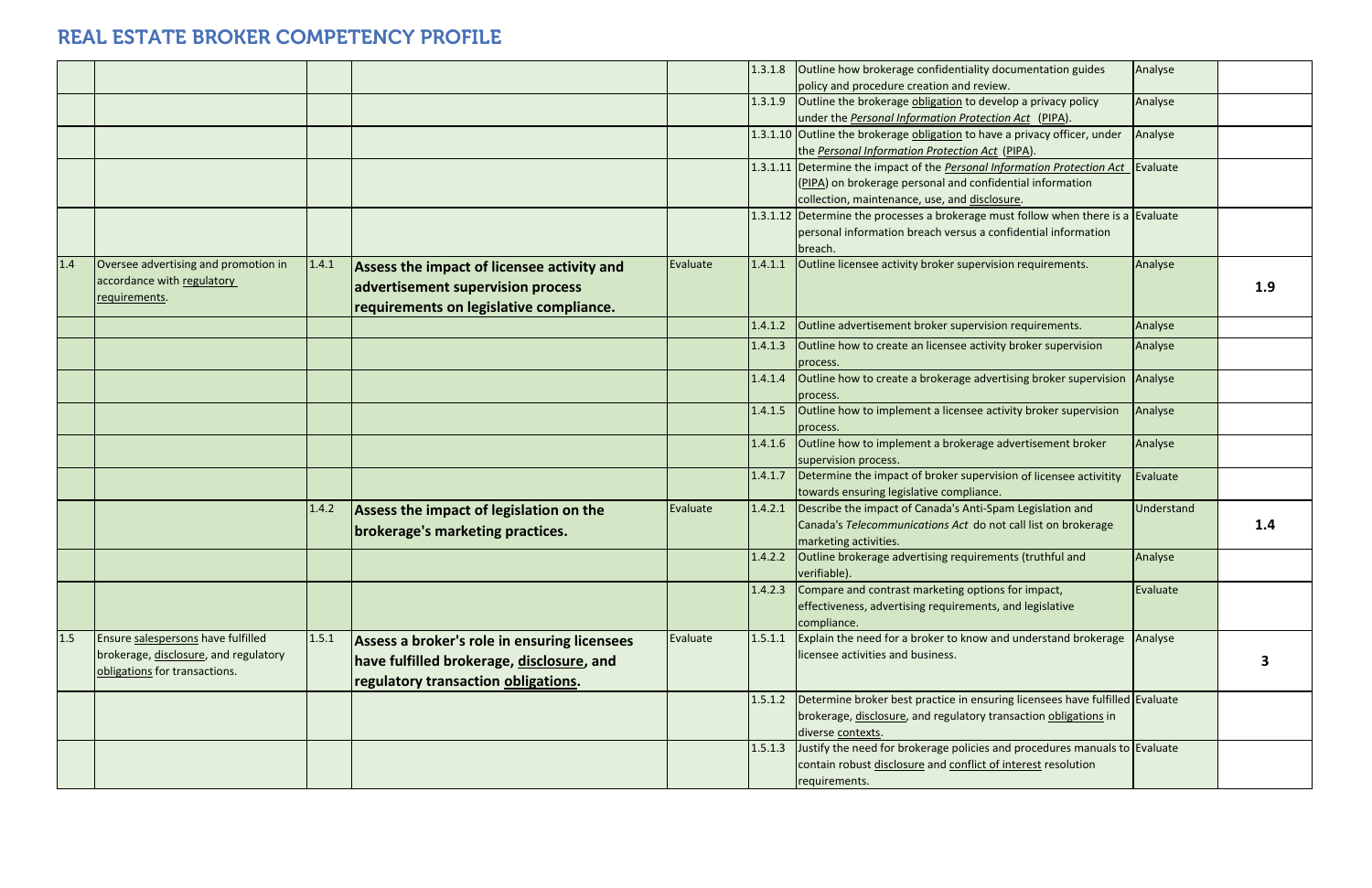|       |                                                                                          | 1.5.2 | Assess disclosure obligation compliance                                                                                                        | Evaluate | 1.5.2.1 | Explain the need for disclosure obligation compliance processes                                                                                                                   | Analyse        |     |
|-------|------------------------------------------------------------------------------------------|-------|------------------------------------------------------------------------------------------------------------------------------------------------|----------|---------|-----------------------------------------------------------------------------------------------------------------------------------------------------------------------------------|----------------|-----|
|       |                                                                                          |       | processes and procedures available to brokers.                                                                                                 |          |         | and procedures.                                                                                                                                                                   |                | 2.2 |
|       |                                                                                          |       |                                                                                                                                                |          | 1.5.2.2 | Determine appropriate disclosure obligation compliance<br>processes and procedures.                                                                                               | Evaluate       |     |
|       |                                                                                          |       |                                                                                                                                                |          | 1.5.2.3 | Compare and contrast the effectiveness of diverse disclosure<br>supervision processes.                                                                                            | Evaluate       |     |
|       |                                                                                          | 1.5.3 | Assess conflict resolution processes and<br>procedures available to brokers.                                                                   | Evaluate | 1.5.3.1 | Explain the need for conflict of interest resolution processes and<br>procedures.                                                                                                 | Analyse        | 1.2 |
|       |                                                                                          |       |                                                                                                                                                |          | 1.5.3.2 | Determine appropriate conflict of interest resolution processes<br>and procedures.                                                                                                | Evaluate       |     |
|       |                                                                                          |       |                                                                                                                                                |          | 1.5.3.3 | Compare and contrast the effectiveness of diverse conflict of<br>interest supervision processes.                                                                                  | Evaluate       |     |
| 1.6   | Verify that transactions and contracts<br>are legally binding.                           | 1.6.1 | Assess the processes and procedures brokers<br>may use to ensure trades and contracts are<br>legally binding.                                  | Evaluate | 1.6.1.1 | Outline processes and procedures brokers may use to ensure<br>trades and contracts are legally binding.                                                                           | Analyse        | 3.2 |
|       |                                                                                          |       |                                                                                                                                                |          | 1.6.1.2 | Determine potential consequences associated with trades and<br>contracts that fail to meet legally binding requirements for the<br>brokerage.                                     | Evaluate       |     |
|       |                                                                                          |       |                                                                                                                                                |          | 1.6.1.3 | Determine potential consequences associated with trades and<br>contracts that fail to meet legally binding licensee requirements.                                                 | Evaluate       |     |
|       |                                                                                          |       |                                                                                                                                                |          | 1.6.1.4 | Determine the effectiveness of diverse broker supervision<br>processes that ensure service agreements and contracts are<br>legally binding.                                       | Evaluate       |     |
| $1.7$ | Fulfill anti-money laundering, FINTRAC,<br>and client identification requirements.       | 1.7.1 | Outline anti-money laundering requirements.                                                                                                    | Analyse  | 1.7.1.1 | Outline a broker's role in ensuring the brokerage, licensees, and<br>staff meet anti-money laundering requirements.                                                               | Analyse        | 2.1 |
|       |                                                                                          | 1.7.2 | <b>Outline FINTRAC requirements.</b>                                                                                                           | Analyse  | 1.7.2.1 | Outline a broker's role in ensuring the brokerage, licensees, and<br>staff meet FINTRAC requirements.                                                                             | Analyse        | 1.7 |
|       |                                                                                          | 1.7.3 | Outline client identification requirements.                                                                                                    | Analyse  |         | 1.7.3.1 Outline a broker's role in ensuring the brokerage, licensees, and<br>staff meet client identification requirements.                                                       | <b>Analyse</b> | 2   |
| 1.8   | Report circumstance or potential claim<br>under regulatory insurance program.            | 1.8.1 | Assess processes and procedures that ensure<br>the brokerage meets insurance reporting<br>requirements.                                        | Evaluate | 1.81.1  | Outline insurance reporting requirement processes and<br>procedures.                                                                                                              | Analyse        | 1.2 |
|       |                                                                                          |       |                                                                                                                                                |          | 1.81.5  | Determine circumstances or claims that must be reported under<br>the regulatory insurance program.                                                                                | Evaluate       |     |
| 1.9   | Conduct inspections, investigations, and 1.9.1<br>other standard enforcement procedures. |       | <b>Assess the broker and brokerage</b><br>responsibilities related to conduct<br>proceedings, inspections, and other<br>enforcement processes. | Evaluate | 1.9.1.1 | Describe the consequences associated with failing to fulfill<br>conduct proceedings, inspections, and other enforcement<br>processes related to broker and brokerage obligations. | Understand     | 1.3 |
|       |                                                                                          |       |                                                                                                                                                |          | 1.9.1.2 | Explain how a broker's participation in conduct proceedings,<br>inspections, and other enforcement processes may reduce risk to<br>the broker, brokerage, and licensees.          | Understand     |     |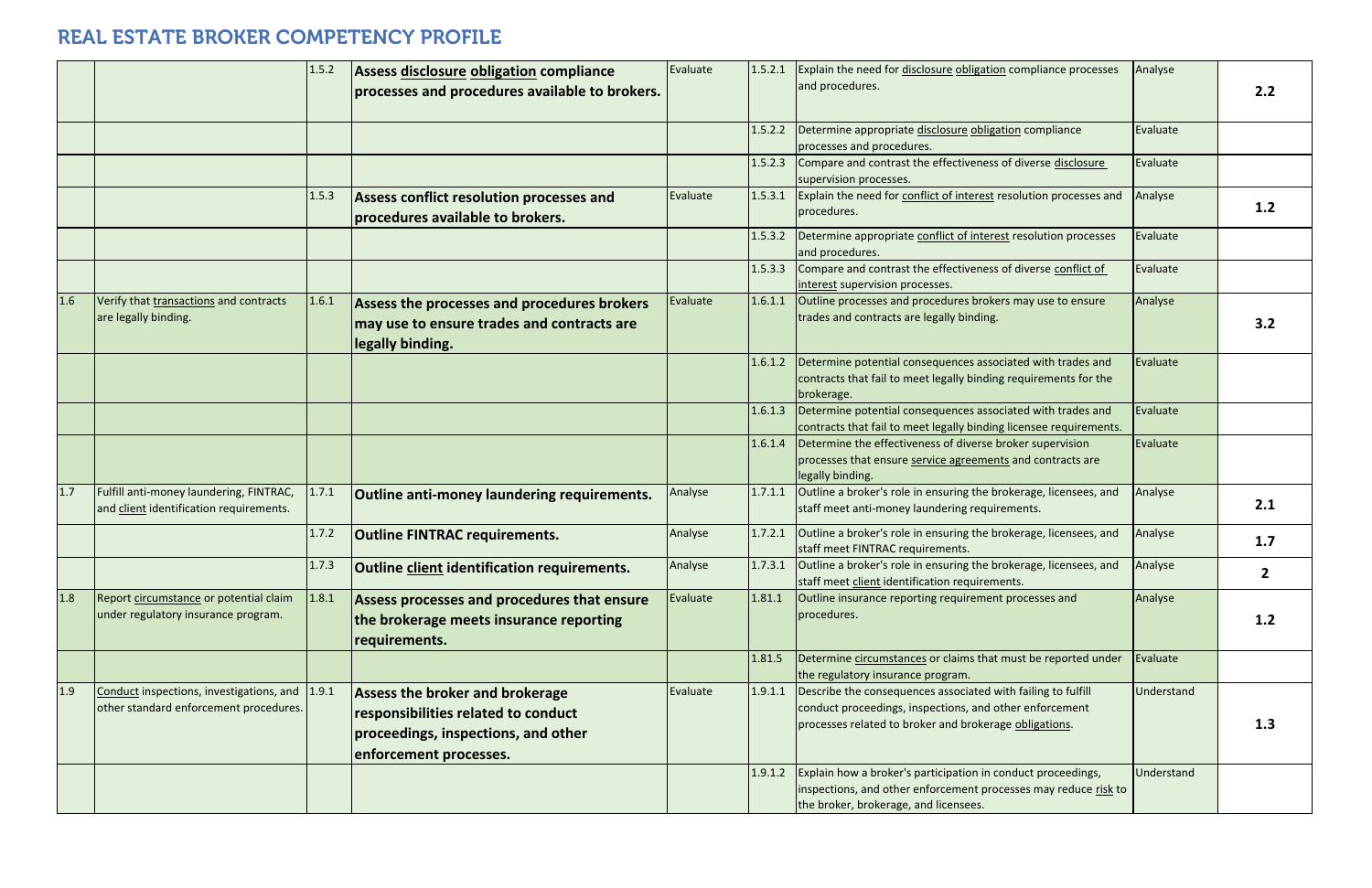|      |                                           |        |                                                  |          | 1.9.1.3 | Outline broker and brokerage obligations related to conduct                      | Analyse           |      |
|------|-------------------------------------------|--------|--------------------------------------------------|----------|---------|----------------------------------------------------------------------------------|-------------------|------|
|      |                                           |        |                                                  |          |         | proceedings, inspections, and other enforcement processes.                       |                   |      |
|      |                                           |        |                                                  |          | 1.9.1.4 | Outline the processes, procedures, and practices that ensure                     | Analyse           |      |
|      |                                           |        |                                                  |          |         | broker and brokerage conduct proceeding, inspection, and                         |                   |      |
|      |                                           |        |                                                  |          |         | enforcement related responsibilities are met.                                    |                   |      |
| 1.10 | Maintain document and records             | 1.10.1 | Assess record management systems and how         | Evaluate |         | 1.10.1.1 Compare and contrast the compliance effectiveness of diverse            | Evaluate          | 2.7  |
|      | management systems.                       |        | to maintain documents.                           |          |         | records management and retention processes and options.                          |                   |      |
| 1.11 | Fulfill brokerage obligations for records | 1.11.1 | Assess broker and brokerage record               | Evaluate |         | 1.11.1.1 Define employment records.                                              | Remember          |      |
|      | management and retention.                 |        | management and retention responsibilities.       |          |         |                                                                                  |                   | 2.4  |
|      |                                           |        |                                                  |          |         | 1.11.1.2 Explain the brokerage obligation to keep employment records.            | <b>Jnderstand</b> |      |
|      |                                           |        |                                                  |          |         |                                                                                  |                   |      |
|      |                                           |        |                                                  |          |         | 1.11.1.3 Outline the broker's obligation to train licensees and unlicensed       | Analyse           |      |
|      |                                           |        |                                                  |          |         | staff on brokerage records retention policy.                                     |                   |      |
|      |                                           |        |                                                  |          |         | 1.11.1.4 Outline the consequences associated with failing to comply with         | Analyse           |      |
|      |                                           |        |                                                  |          |         | records management and retention requirements.                                   |                   |      |
|      |                                           |        |                                                  |          |         | 1.11.1.5 Assess how the brokerage's policies and procedures manual can           | Evaluate          |      |
|      |                                           |        |                                                  |          |         | assist with the brokerage's records management and retention                     |                   |      |
|      |                                           |        |                                                  |          |         | responsibilities.                                                                |                   |      |
|      | <b>2. MANAGE FINANCE</b>                  |        |                                                  |          |         | <b>Competency Weight</b>                                                         |                   | 18.2 |
| 2.1  | Oversee setup and operation of            | 2.1.1  | <b>Explain various accounting systems and</b>    | Evaluate | 2.1.1.1 | Outline how accounting systems impact and facilitate the                         | Analyse           |      |
|      | accounting systems and structure.         |        | internal accounting controls.                    |          |         | financial and regulatory operations of a brokerage.                              |                   | 2.2  |
|      |                                           |        |                                                  |          | 2.1.1.2 | Compare and contrast the diverse accounting systems available to Analyse         |                   |      |
|      |                                           |        |                                                  |          |         | brokerages.                                                                      |                   |      |
| 2.2  | Analyse financial statements.             | 2.2.1  | Demonstrate knowledge of financial               | Analyse  | 2.2.1.1 | Outline the purpose of balance sheets, income statements, and                    | Analyse           |      |
|      |                                           |        | statements.                                      |          |         | cash flow statements.                                                            |                   | 1.8  |
|      |                                           |        |                                                  |          | 2.2.1.2 | Assess balance, income, and cash flow statements related to a                    | Evaluate          |      |
|      |                                           |        |                                                  |          |         | brokerage's performance and financial health.                                    |                   |      |
|      |                                           |        |                                                  |          | 2.2.1.3 | Determine how balance, income, and cash flow statements relate Evaluate          |                   |      |
|      |                                           |        |                                                  |          |         | to a brokerage's performance and financial health.                               |                   |      |
| 2.3  | Monitor trade processing and trust        | 2.3.1  | Assess the impact of brokerage service           | Evaluate | 2.3.1.1 | Outline how failing to ensure a brokerage is fulfilling its service              | Analyse           |      |
|      | accounts.                                 |        | agreement obligation monitoring on civil and     |          |         | agreement obligations may increase civil and regulatory risk.                    |                   | 2.3  |
|      |                                           |        |                                                  |          |         |                                                                                  |                   |      |
|      |                                           |        | regulatory risk, goodwill, and profitability.    |          |         |                                                                                  |                   |      |
|      |                                           |        |                                                  |          | 2.3.1.2 | Outline how failing to ensure a brokerage is fulfilling its service              | Analyse           |      |
|      |                                           |        |                                                  |          |         | agreement obligations may impact goodwill and profitability                      |                   |      |
|      |                                           |        |                                                  |          |         | (short-term and long term).                                                      |                   |      |
|      |                                           |        |                                                  |          | 2.3.1.3 | Outline how and when brokerages may seek performance<br>feedback from customers. | Analyse           |      |
|      |                                           | 2.3.2  | <b>Outline how brokerage accounting services</b> | Analyse  | 2.3.2.1 | Outline how failing to review brokerage accounting services may                  | Analyse           |      |
|      |                                           |        |                                                  |          |         | increase civil and regulatory risk.                                              |                   |      |
|      |                                           |        | oversight and brokerage trust account reviews    |          |         |                                                                                  |                   | 1.6  |
|      |                                           |        | reduce civil and regulatory risk and increase    |          |         |                                                                                  |                   |      |
|      |                                           |        | short- and long-term profitability.              |          |         |                                                                                  |                   |      |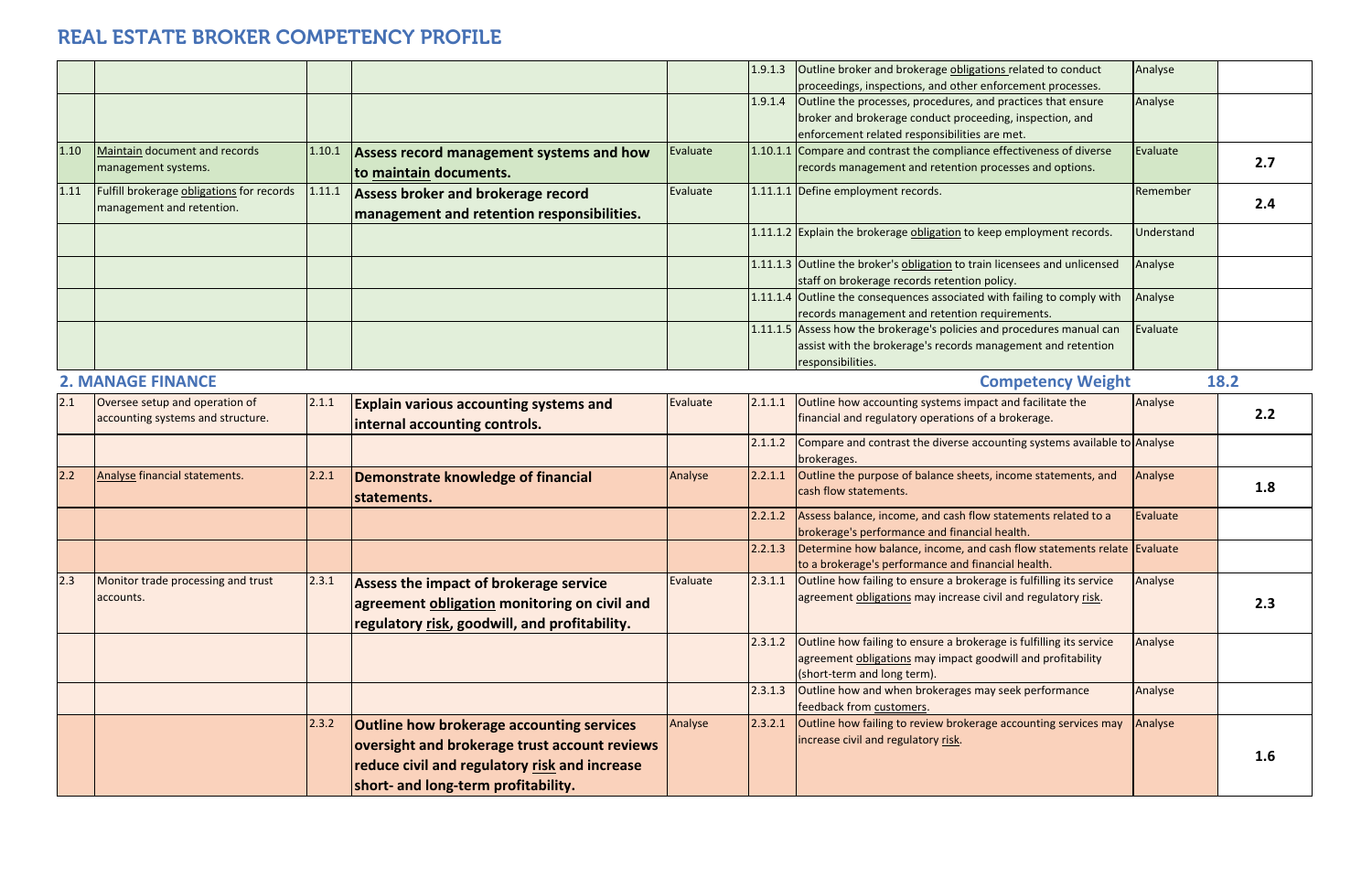|     |                                                                                                    |       |                                                                         |          | 2.3.2.2 | Outline how failing to review brokerage accounting services may<br>impact short- and long-term profitability and goodwill. | Analyse        |
|-----|----------------------------------------------------------------------------------------------------|-------|-------------------------------------------------------------------------|----------|---------|----------------------------------------------------------------------------------------------------------------------------|----------------|
|     |                                                                                                    |       |                                                                         |          | 2.3.2.3 | Outline the brokerage accounting services broker review process.                                                           | Analyse        |
| 2.4 | Manage funds held in trust in accordance 2.4.1<br>with trust terms and legislative<br>requirements |       | <b>Assess trust account creation and</b><br>administration obligations. | Evaluate | 2.4.1.1 | Outline brokerage trust account requirements.                                                                              | Unders         |
|     |                                                                                                    |       |                                                                         |          | 2.4.1.2 | Explain what is meant by a breach of trust and subsequent<br>consequences.                                                 | Unders         |
|     |                                                                                                    |       |                                                                         |          | 2.4.1.3 | Outline the basic principles of trust law.                                                                                 | Analyse        |
|     |                                                                                                    |       |                                                                         |          | 2.4.1.4 | Outline the components of a trust.                                                                                         | Analyse        |
|     |                                                                                                    |       |                                                                         |          | 2.4.1.5 | Compare and contrast the various types of trust accounts.                                                                  | Analyse        |
|     |                                                                                                    |       |                                                                         |          | 2.4.1.6 | Outline how monies held in trust may be used.                                                                              | Analyse        |
|     |                                                                                                    |       |                                                                         |          | 2.4.1.7 | Outline how to amend and terminate a trust.                                                                                | Analyse        |
|     |                                                                                                    |       |                                                                         |          | 2.4.1.8 | Outline how brokers may add, edit, and close a brokerage trust<br>account using myRECA.                                    | Analyse        |
|     |                                                                                                    |       |                                                                         |          | 2.4.1.9 | Outline the role of brokerage policies in meeting regulatory trust<br>account requirements.                                | Analyse        |
|     |                                                                                                    |       |                                                                         |          |         | 2.4.1.10 Outline broker trust account requirements.                                                                        | Analyse        |
|     |                                                                                                    |       |                                                                         |          |         | 2.4.1.11 Outline how to set up a trust account at a financial institution.                                                 | Analyse        |
|     |                                                                                                    |       |                                                                         |          |         | 2.4.1.12 Outline how to set up a broker trust account at a financial<br>institution.                                       | Analyse        |
|     |                                                                                                    |       |                                                                         |          |         | 2.4.1.13 Outline best practices for avoiding breach of trust.                                                              | Analyse        |
|     |                                                                                                    |       |                                                                         |          |         | 2.4.1.14 Outline the processes brokers must follow to safeguard trust<br>accounts.                                         | Analyse        |
|     |                                                                                                    |       |                                                                         |          |         | 2.4.1.15 Outline acceptable means of disbursing monies held in trust.                                                      | Analyse        |
|     |                                                                                                    |       |                                                                         |          |         | 2.4.1.16 Compare and contrast a trustee and a beneficiary's role as they<br>relate to a trust.                             | Evaluat        |
|     |                                                                                                    |       |                                                                         |          |         | 2.4.1.17 Determine when express trusts are required and how this relates<br>to RECA requirements.                          | Evaluat        |
| 2.5 | Provide financial or trust account<br>reporting in accordance with legislative<br>requirements     | 2.5.1 | <b>Assess financial and trust account reporting</b><br>requirements.    | Evaluate | 2.5.1.1 | List the the forms used to provide trust account reports to RECA.                                                          | Remem          |
|     |                                                                                                    |       |                                                                         |          | 2.5.1.2 | Outline brokerage trust account record keeping requirements.                                                               | Analyse        |
|     |                                                                                                    |       |                                                                         |          | 2.5.1.3 | Outline the legislative requirement to report trust account<br>openings and closings to RECA.                              | Analyse        |
|     |                                                                                                    |       |                                                                         |          | 2.5.1.4 | Outline the purpose of trust account reconciliation.                                                                       | Analyse        |
|     |                                                                                                    |       |                                                                         |          | 2.5.1.5 | Outline how to prepare a trust account reconciliation.                                                                     | Analyse        |
|     |                                                                                                    |       |                                                                         |          | 2.5.1.6 | Outline best practices for trust account procedures.                                                                       | Analyse        |
|     |                                                                                                    |       |                                                                         |          | 2.5.1.7 | Determine how to deal with a trust account shortage.                                                                       | <b>Evaluat</b> |

| e how failing to review brokerage accounting services may<br>t short- and long-term profitability and goodwill. | Analyse    |     |
|-----------------------------------------------------------------------------------------------------------------|------------|-----|
| e the brokerage accounting services broker review process.                                                      | Analyse    |     |
| e brokerage trust account requirements.                                                                         | Understand | 3.6 |
| n what is meant by a breach of trust and subsequent<br>quences.                                                 | Understand |     |
| e the basic principles of trust law.                                                                            | Analyse    |     |
| e the components of a trust.                                                                                    | Analyse    |     |
| are and contrast the various types of trust accounts.                                                           | Analyse    |     |
| e how monies held in trust may be used.                                                                         | Analyse    |     |
| e how to amend and terminate a trust.                                                                           | Analyse    |     |
| e how brokers may add, edit, and close a brokerage trust<br>nt using myRECA.                                    | Analyse    |     |
| e the role of brokerage policies in meeting regulatory trust<br>nt requirements.                                | Analyse    |     |
| e broker trust account requirements.                                                                            | Analyse    |     |
| e how to set up a trust account at a financial institution.                                                     | Analyse    |     |
| e how to set up a broker trust account at a financial<br>tion.                                                  | Analyse    |     |
| e best practices for avoiding breach of trust.                                                                  | Analyse    |     |
| e the processes brokers must follow to safeguard trust<br>nts.                                                  | Analyse    |     |
| e acceptable means of disbursing monies held in trust.                                                          | Analyse    |     |
| are and contrast a trustee and a beneficiary's role as they<br>to a trust.                                      | Evaluate   |     |
| mine when express trusts are required and how this relates<br>A requirements.                                   | Evaluate   |     |
| e the forms used to provide trust account reports to RECA.                                                      | Remember   | 2.7 |
| e brokerage trust account record keeping requirements.                                                          | Analyse    |     |
| e the legislative requirement to report trust account<br>ngs and closings to RECA.                              | Analyse    |     |
| e the purpose of trust account reconciliation.                                                                  | Analyse    |     |
| e how to prepare a trust account reconciliation.                                                                | Analyse    |     |
| e best practices for trust account procedures.                                                                  | Analyse    |     |
| mine how to deal with a trust account shortage.                                                                 | Evaluate   |     |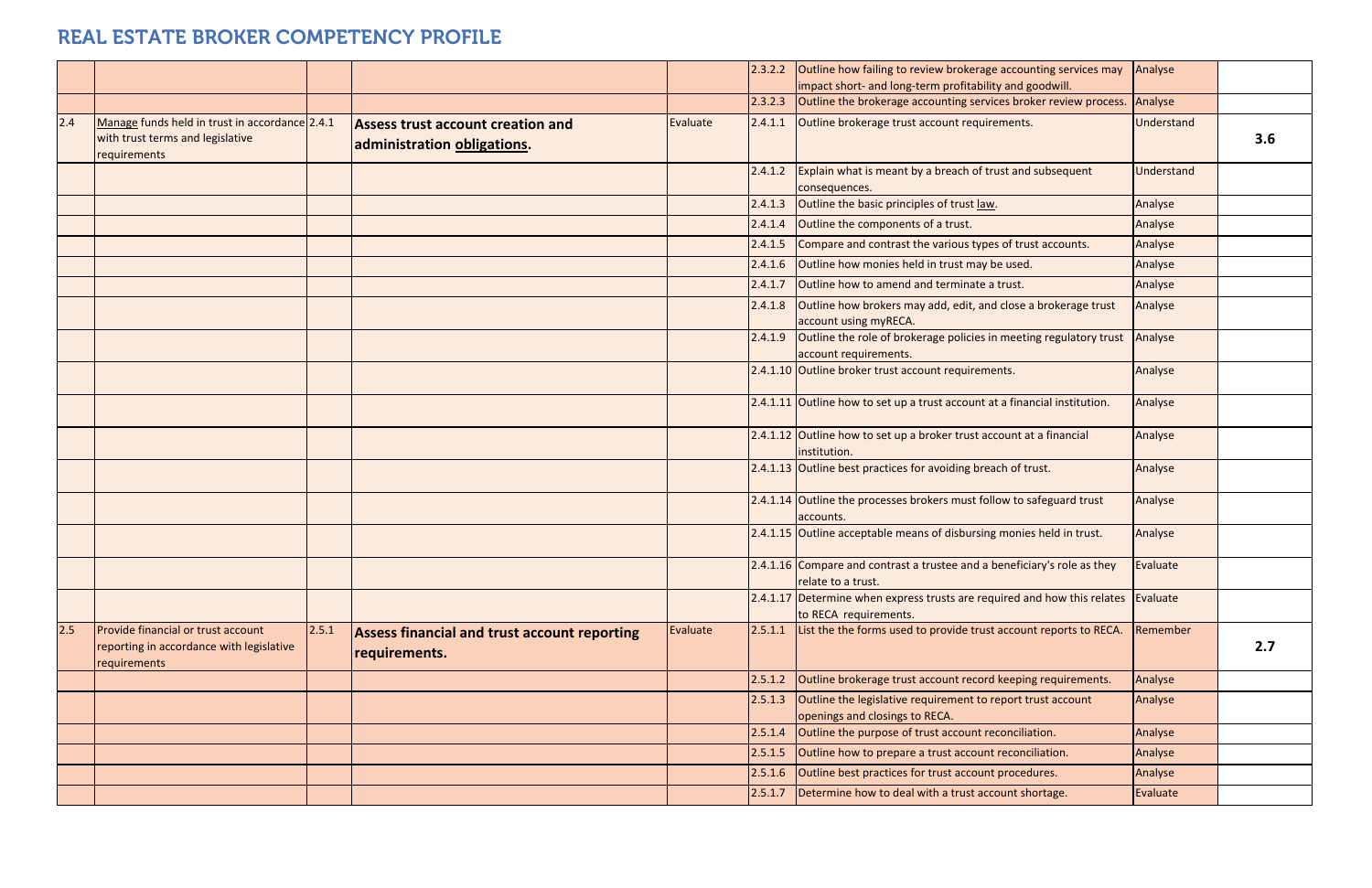| 2.6 | Implement internal accounting controls. 2.6.1        |       | Assess how internal accounting controls result<br>in more accurate financial reports, reduce loss,<br>and reduce regulatory liability. | Evaluate | 2.6.1.1 | Compare and contrast paper or spreadsheet accounting systems<br>with accounting software from an internal accounting controls<br>perspective.                                                                                                                                                   | Analyse    | 2    |
|-----|------------------------------------------------------|-------|----------------------------------------------------------------------------------------------------------------------------------------|----------|---------|-------------------------------------------------------------------------------------------------------------------------------------------------------------------------------------------------------------------------------------------------------------------------------------------------|------------|------|
|     |                                                      |       |                                                                                                                                        |          | 2.6.1.2 | Outline the brokerage trust account related internal controls<br>required by the Rules.                                                                                                                                                                                                         | Analyse    |      |
|     |                                                      |       |                                                                                                                                        |          | 2.6.1.3 | Determine the internal accounting controls to implement within<br>brokerage accounting systems.                                                                                                                                                                                                 | Evaluate   |      |
|     |                                                      |       |                                                                                                                                        |          | 2.6.1.4 | Determine which brokerage activity and operations internal<br>accounting controls to implement (examples include: deposit<br>books, cheques, electronic banking, invoicing, cash receipts,<br>disbursement journals, payroll journals, general journal, general<br>ledger, and trial balances). | Evaluate   |      |
| 2.7 | Manage budget, compensation, and<br>incentive plans. | 2.7.1 | Assess how brokerage budgets, compensation<br>policy and incentive plans impact brokerage<br>profitability.                            | Evaluate | 2.7.1.1 | Demonstrate applying advanced planning options using budget<br>worksheets, capital expenditure analysis, and cash flow estimates.                                                                                                                                                               | Apply      | 1.2  |
|     |                                                      |       |                                                                                                                                        |          | 2.7.1.2 | Outline the budget process.                                                                                                                                                                                                                                                                     | Analyse    |      |
| 2.8 | Resolve compensation disputes fairly.                | 2.8.1 | <b>Assess how to fairly resolve compensation</b><br>disputes.                                                                          | Evaluate |         | 2.8.1.1 Determine how to resolve compensation disputes.                                                                                                                                                                                                                                         | Evaluate   |      |
|     | <b>3. MITIGATE RISK</b>                              |       |                                                                                                                                        |          |         | <b>Competency Weight</b>                                                                                                                                                                                                                                                                        |            | 12.3 |
| 3.1 | Maintain a risk management policy.                   | 3.1.1 | Evaluate how to assess and mitigate risk.                                                                                              | Evaluate | 3.1.1.1 | Explain a strategy that creates a culture of risk management<br>within brokerage.                                                                                                                                                                                                               | Understand | 1.6  |
|     |                                                      |       |                                                                                                                                        |          | 3.1.1.2 | Describe the processes commonly used to identify all types of<br>brokerage risk.                                                                                                                                                                                                                | Understand |      |
|     |                                                      |       |                                                                                                                                        |          | 3.1.1.3 | Describe how to undertake risk assessments by analysing and<br>ranking risk.                                                                                                                                                                                                                    | Understand |      |
|     |                                                      |       |                                                                                                                                        |          | 3.1.1.4 | Assess how to reduce or mitigate recognized risks.                                                                                                                                                                                                                                              | Evaluate   |      |
|     |                                                      | 3.1.2 | <b>Manage health and safety risks.</b>                                                                                                 | Create   | 3.1.2.1 | Use safety protocols and tools.                                                                                                                                                                                                                                                                 | Apply      | 1.3  |
|     |                                                      |       |                                                                                                                                        |          |         | 3.1.2.2 Assess health and safety risks.                                                                                                                                                                                                                                                         | Evaluate   |      |
|     |                                                      |       |                                                                                                                                        |          | 3.1.2.3 | Assess brokerage OH&S compliance.                                                                                                                                                                                                                                                               | Evaluate   |      |
|     |                                                      |       |                                                                                                                                        |          | 3.1.2.4 | Design an OH&S management plan for the brokerage.                                                                                                                                                                                                                                               | Create     |      |
| 3.2 | Maintain insurance coverage.                         | 3.2.1 | Assess insurance coverage options as part of<br>the brokerages risk management plan.                                                   | Evaluate | 3.2.1.1 | Outline the various types of insurance coverage available to<br>brokerages to mitigate risk.                                                                                                                                                                                                    | Analyse    | 0.8  |
|     |                                                      |       |                                                                                                                                        |          | 3.2.1.2 | Assess the brokerage risk associated with only meeting the<br>insurance requirements outlined under the Rules.                                                                                                                                                                                  | Evaluate   |      |
| 3.3 | Implement guidelines for fraud<br>prevention.        | 3.3.1 | <b>Assess how to implement fraud prevention</b><br>guidelines.                                                                         | Evaluate | 3.3.1.1 | Describe how to create a risk management plan.                                                                                                                                                                                                                                                  | Understand | 1.3  |
|     |                                                      |       |                                                                                                                                        |          | 3.3.1.2 | Outline how to implement fraud prevention guidelines.                                                                                                                                                                                                                                           | Analyse    |      |
|     |                                                      |       |                                                                                                                                        |          | 3.3.1.3 | Outline how to implement a risk management plan and<br>incorporate it into brokerage policies and procedures.                                                                                                                                                                                   | Analyse    |      |
| 3.4 | Create systems for review of all<br>transactions     | 3.4.1 | Assess transaction related risk management<br>review needs, processes, and effectiveness.                                              | Evaluate | 3.4.1.1 | Determine when risk management plans need to be updated.                                                                                                                                                                                                                                        | Evaluate   | 2.1  |

| and contrast paper or spreadsheet accounting systems<br>unting software from an internal accounting controls<br>ve.                                                                                                                                 | Analyse    | 2    |
|-----------------------------------------------------------------------------------------------------------------------------------------------------------------------------------------------------------------------------------------------------|------------|------|
| e brokerage trust account related internal controls<br>by the Rules.                                                                                                                                                                                | Analyse    |      |
| e the internal accounting controls to implement within<br>accounting systems.                                                                                                                                                                       | Evaluate   |      |
| e which brokerage activity and operations internal<br>g controls to implement (examples include: deposit<br>eques, electronic banking, invoicing, cash receipts,<br>nent journals, payroll journals, general journal, general<br>d trial balances). | Evaluate   |      |
| ate applying advanced planning options using budget<br>ts, capital expenditure analysis, and cash flow estimates.                                                                                                                                   | Apply      | 1.2  |
| e budget process.                                                                                                                                                                                                                                   | Analyse    |      |
| e how to resolve compensation disputes.                                                                                                                                                                                                             | Evaluate   | 1    |
| <b>Competency Weight</b>                                                                                                                                                                                                                            |            | 12.3 |
| strategy that creates a culture of risk management<br>okerage.                                                                                                                                                                                      | Understand | 1.6  |
| the processes commonly used to identify all types of<br>e <u>risk</u> .                                                                                                                                                                             | Understand |      |
| how to undertake risk assessments by analysing and<br>sk.                                                                                                                                                                                           | Understand |      |
| w to reduce or mitigate recognized risks.                                                                                                                                                                                                           | Evaluate   |      |
| y protocols and tools.                                                                                                                                                                                                                              | Apply      | 1.3  |
| alth and safety risks.                                                                                                                                                                                                                              | Evaluate   |      |
| okerage OH&S compliance.                                                                                                                                                                                                                            | Evaluate   |      |
| OH&S management plan for the brokerage.                                                                                                                                                                                                             | Create     |      |
| e various types of insurance coverage available to<br>es to mitigate risk.                                                                                                                                                                          | Analyse    | 0.8  |
| e brokerage risk associated with only meeting the<br>requirements outlined under the Rules.                                                                                                                                                         | Evaluate   |      |
| how to create a risk management plan.                                                                                                                                                                                                               | Understand | 1.3  |
| ow to implement fraud prevention guidelines.                                                                                                                                                                                                        | Analyse    |      |
| ow to implement a risk management plan and                                                                                                                                                                                                          | Analyse    |      |
| te it into brokerage policies and procedures.                                                                                                                                                                                                       |            |      |
| e when risk management plans need to be updated.                                                                                                                                                                                                    | Evaluate   | 2.1  |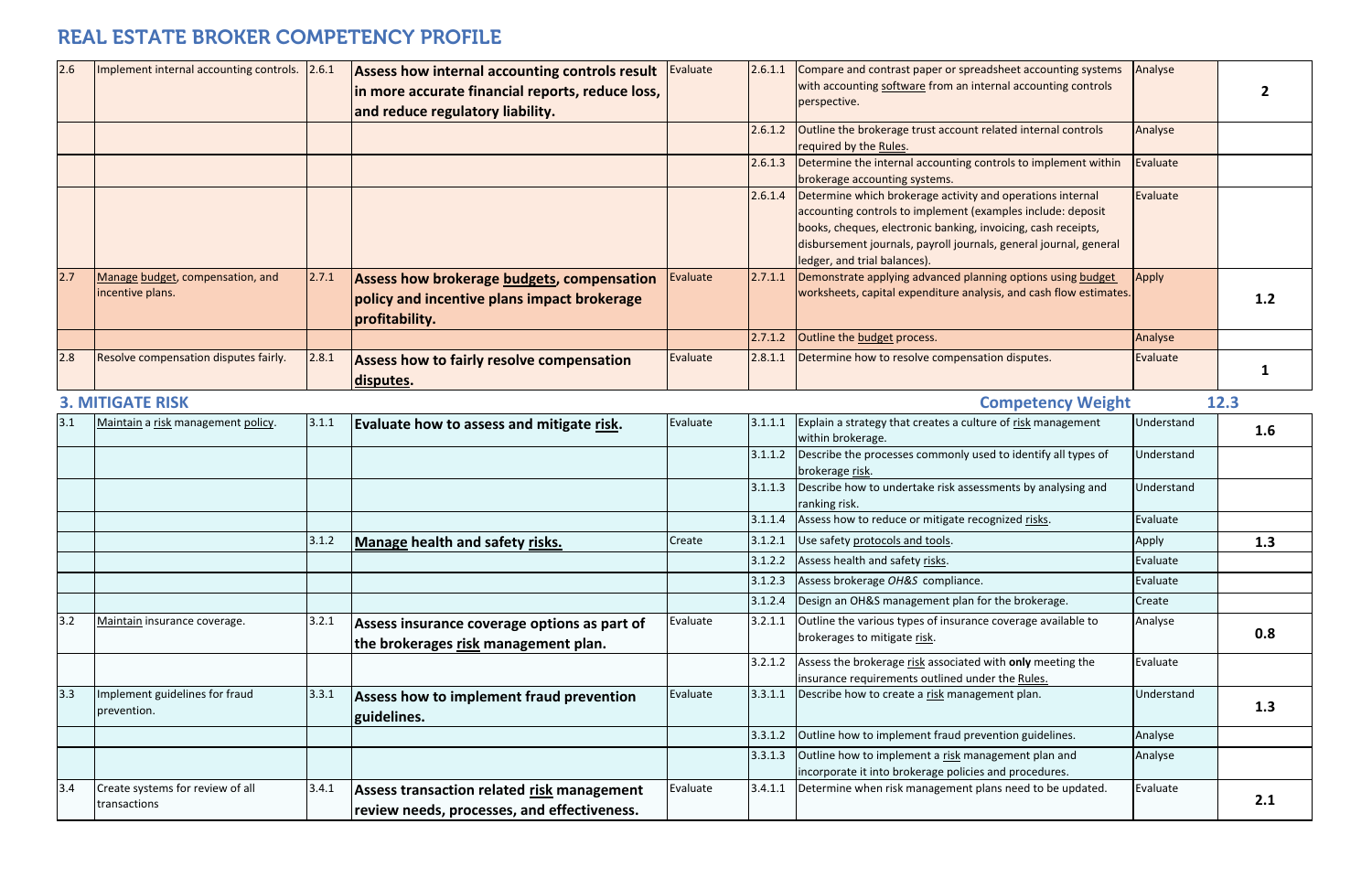| 3.5 | Implement general personal safety<br>policies.                 | 3.5.1 | Design an occupational health and safety<br>policy.                                                      | Create   | 3.5.1.1 | Assess potential personal risk concerns.                                                                    | Evaluate | 0.7  |
|-----|----------------------------------------------------------------|-------|----------------------------------------------------------------------------------------------------------|----------|---------|-------------------------------------------------------------------------------------------------------------|----------|------|
|     |                                                                |       |                                                                                                          |          | 3.5.1.2 | Determine how to address potential personal risk concerns in an<br>occupational health and safety policy.   | Evaluate |      |
|     |                                                                |       |                                                                                                          |          | 3.5.1.3 | Assess OH&S policies, for licensees and unlicensed staff, for<br>working alone legislation compliance.      | Evaluate |      |
| 3.6 | Manage high-risk activities and common 3.6.1<br>problem areas. |       | Assess the consequences of high-risk activities.                                                         | Evaluate | 3.6.1.1 | Identify and manage high-risk areas of the brokerage.                                                       | Remember | 1.4  |
|     |                                                                |       |                                                                                                          |          | 3.6.1.2 | Justify the need for continuous oversight of risk management<br>plans.                                      | Evaluate |      |
| 3.7 | Prevent misrepresentation, negligence,<br>and tort liability.  | 3.7.1 | Assess situations for misrepresentation,<br>negligence, and tort liability prevention best<br>practices. | Evaluate | 3.7.1.1 | Determine the best misrepresentation prevention strategies.                                                 | Evaluate | 2.2  |
|     |                                                                |       |                                                                                                          |          | 3.7.1.2 | Determine the best negligence prevention strategies.                                                        | Evaluate |      |
|     |                                                                |       |                                                                                                          |          | 3.7.1.3 | Determine the best tort liability prevention strategies.                                                    | Evaluate |      |
| 3.8 | Manage risk prevention training                                | 3.8.1 | Assess risk prevention training needs and<br>implementation.                                             | Evaluate | 3.8.1.1 | Use risk prevention training controls and procedures.                                                       | Apply    |      |
|     |                                                                |       |                                                                                                          |          |         | Determine risk prevention training needs.                                                                   | Evaluate |      |
|     |                                                                |       |                                                                                                          |          |         | Determine suitable risk prevention training delivery and<br>implementation options for specific situations. | Evaluate |      |
|     |                                                                |       |                                                                                                          |          |         | Determine risk prevention training areas for improvement, gaps,<br>and opportunities.                       | Evaluate |      |
|     | <b>4. MANAGE PERSONNEL</b>                                     |       |                                                                                                          |          |         | <b>Competency Weight</b>                                                                                    |          | 14.1 |

|     | TI IVI/VIV/VJE I EIVJUIVIJEE                                                 |       |                                                                                                                                                                      |          |         | Competency vycinity                                                                                                                               |            | ---- |
|-----|------------------------------------------------------------------------------|-------|----------------------------------------------------------------------------------------------------------------------------------------------------------------------|----------|---------|---------------------------------------------------------------------------------------------------------------------------------------------------|------------|------|
| 4.1 | Establish clear brokerage roles,<br>responsibilities, and employment status. | 4.1.1 | Assess how understanding brokerage roles,<br>responsibilities, and employment status<br>contributes to efficient brokerage operations<br>and legislative compliance. | Evaluate | 4.1.1.1 | Outline the role of a brokerage policies and procedures manual in Analyse<br>ensuring there is clear understanding of roles and responsibilities. |            | 1.4  |
|     |                                                                              |       |                                                                                                                                                                      |          | 4.1.1.2 | Assess the various ways that brokerages can provide a clear<br>understanding of roles and responsibilities.                                       | Evaluate   |      |
| 4.2 | Recruit personnel, as needed.                                                | 4.2.1 | Assess the vital role of recruitment in helping<br>the brokerage meet its business strategy and<br>legislative compliance requirements.                              | Analyse  | 4.2.1.1 | Describe how a job analysis result in appropriate hiring decisions.                                                                               | Understand | 0.9  |
|     |                                                                              |       |                                                                                                                                                                      |          | 4.2.1.2 | Describe hiring best practices.                                                                                                                   | Understand |      |
|     |                                                                              |       |                                                                                                                                                                      |          | 4.2.1.3 | Describe the licence registration processes brokerages must<br>follow to register licensees.                                                      | Understand |      |
|     |                                                                              |       |                                                                                                                                                                      |          | 4.2.1.4 | Outline the processes brokers may follow to determine whether<br>recruitment is needed.                                                           | Analyse    |      |
|     |                                                                              |       |                                                                                                                                                                      |          | 4.2.1.5 | Differentiate between employee and independent contractor<br>status.                                                                              | Analyse    |      |

#### **4.MANAGE**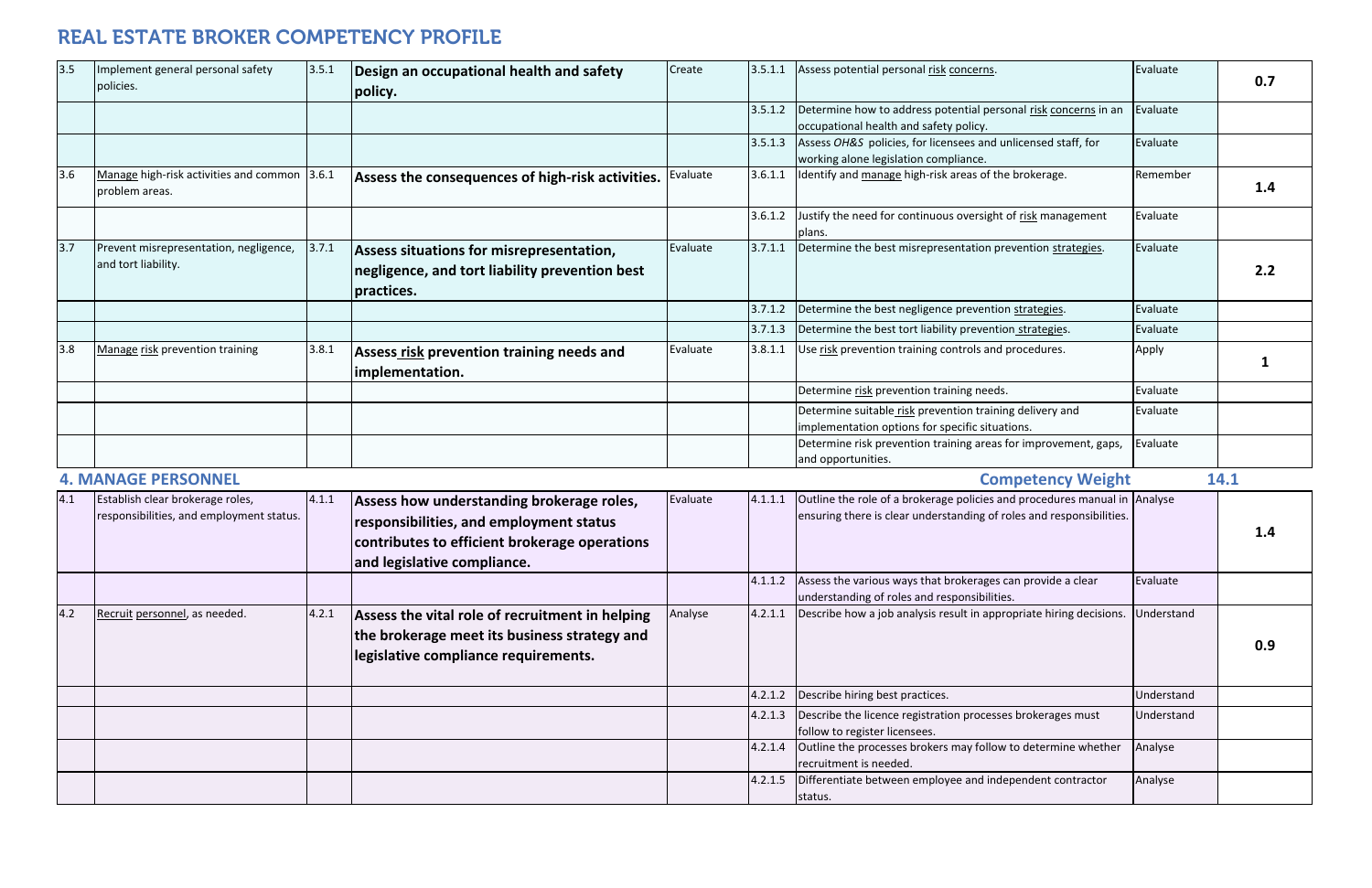|     |                                                                    |       |                                                                                  |          | 4.2.1.6 | Compare and contrast the benefits associated with the hiring of<br>employees and independent contractors.                                       | Analyse    |     |
|-----|--------------------------------------------------------------------|-------|----------------------------------------------------------------------------------|----------|---------|-------------------------------------------------------------------------------------------------------------------------------------------------|------------|-----|
|     |                                                                    |       |                                                                                  |          | 4.2.1.7 | Compare and contrast the requirements of employment contracts Analyse<br>and independent contractor agreements.                                 |            |     |
| 4.3 | Comply with regulatory requirements<br>related to human resources. | 4.3.1 | Assess the obligations on brokerages imposed<br>by the Alberta Human Rights Act. | Evaluate | 4.3.1.1 | Outline the impact of the Alberta Human Rights Act on the<br>provision of services and the brokerage workplace.                                 | Analyse    | 0.9 |
|     |                                                                    |       |                                                                                  |          | 4.3.1.2 | Outline the protected grounds listed in the Alberta Human Rights<br>Act.                                                                        | Analyse    |     |
|     |                                                                    |       |                                                                                  |          | 4.3.1.3 | Assess brokerage obligations to protect against discrimination<br>based on the protected grounds listed in the Alberta Human<br>Rights Act.     | Evaluate   |     |
|     |                                                                    |       |                                                                                  |          | 4.3.1.4 | Outline the best practices for a respectful workplace that is free<br>from discrimination.                                                      | Evaluate   |     |
|     |                                                                    |       |                                                                                  |          | 4.3.1.5 | Assess the obligations of brokerages when discrimination or<br>harassment is alleged or is deemed to have taken place.                          | Evaluate   |     |
| 4.4 | Comply with applicable workplace<br>legislation.                   | 4.4.1 | Outline the workplace legislation that applies<br>to brokerages.                 | Analyse  | 4.4.1.1 | Describe the various pieces of legislation that apply to<br>brokerages.                                                                         | Understand |     |
|     |                                                                    |       |                                                                                  |          | 4.4.1.2 | Describe the purpose of Alberta's Employment Standards Act.                                                                                     | Understand |     |
|     |                                                                    |       |                                                                                  |          | 4.4.1.3 | Describe key provisions in Alberta's Employment Standards Act.                                                                                  | Understand |     |
|     |                                                                    |       |                                                                                  |          | 4.4.1.4 | Describe brokerage obligations regarding payment of wages,                                                                                      | Understand |     |
|     |                                                                    |       |                                                                                  |          |         | earnings, and payroll deductions.                                                                                                               |            |     |
|     |                                                                    |       |                                                                                  |          | 4.4.1.5 | Outline brokerage obligations regarding termination of<br>employment.                                                                           | Analyse    |     |
|     |                                                                    |       |                                                                                  |          | 4.4.1.6 | Compare and contrast brokerage obligations to employees<br>and independent contractors.                                                         | Analyse    |     |
|     |                                                                    | 4.4.2 | Assess the obligations imposed on brokerages<br>by OHS.                          | Evaluate | 4.4.2.1 | Explain the purpose of the OHS.                                                                                                                 | Understand | 0.9 |
|     |                                                                    |       |                                                                                  |          | 4.4.2.2 | Outline the key provisions in OHS.                                                                                                              | Analyse    |     |
|     |                                                                    |       |                                                                                  |          |         | 4.4.2.3 Outline the relationship between health and safety and                                                                                  | Analyse    |     |
|     |                                                                    |       |                                                                                  |          |         | brokerage, broker, and licensee activities.                                                                                                     |            |     |
|     |                                                                    |       |                                                                                  |          | 4.4.2.4 | Describe how brokerage policies and procedures can support<br>OH&S compliance.                                                                  | Understand |     |
|     |                                                                    |       |                                                                                  |          | 4.4.2.5 | Assess the strategies brokers may employ to educate staff on                                                                                    | Evaluate   |     |
|     |                                                                    |       |                                                                                  |          | 4.4.2.6 | OH&S requirements.                                                                                                                              | Analyse    |     |
|     |                                                                    |       |                                                                                  |          |         | Outline brokerage joint worksite health and safety committee<br>and/or health and safety representative requirements.                           |            |     |
| 4.5 | Establish communication systems.                                   | 4.5.1 | Assess how communication systems,                                                | Evaluate | 4.5.1.1 | Outline how communication systems and processes contribute to Analyse                                                                           |            |     |
|     |                                                                    |       | processes, and procedures impact brokerage<br>operations.                        |          |         | risk reduction and management.                                                                                                                  |            | 1.6 |
|     |                                                                    |       |                                                                                  |          | 4.5.1.2 | Outline how communication systems and processes facilitate                                                                                      | Analyse    |     |
|     |                                                                    |       |                                                                                  |          |         | adherence to the brokerage's regulatory obligations.                                                                                            |            |     |
|     |                                                                    |       |                                                                                  |          | 4.5.1.3 | Outline how the brokerage's policies and procedures manual sets Analyse<br>out the brokerage's communication systems process and<br>procedures. |            |     |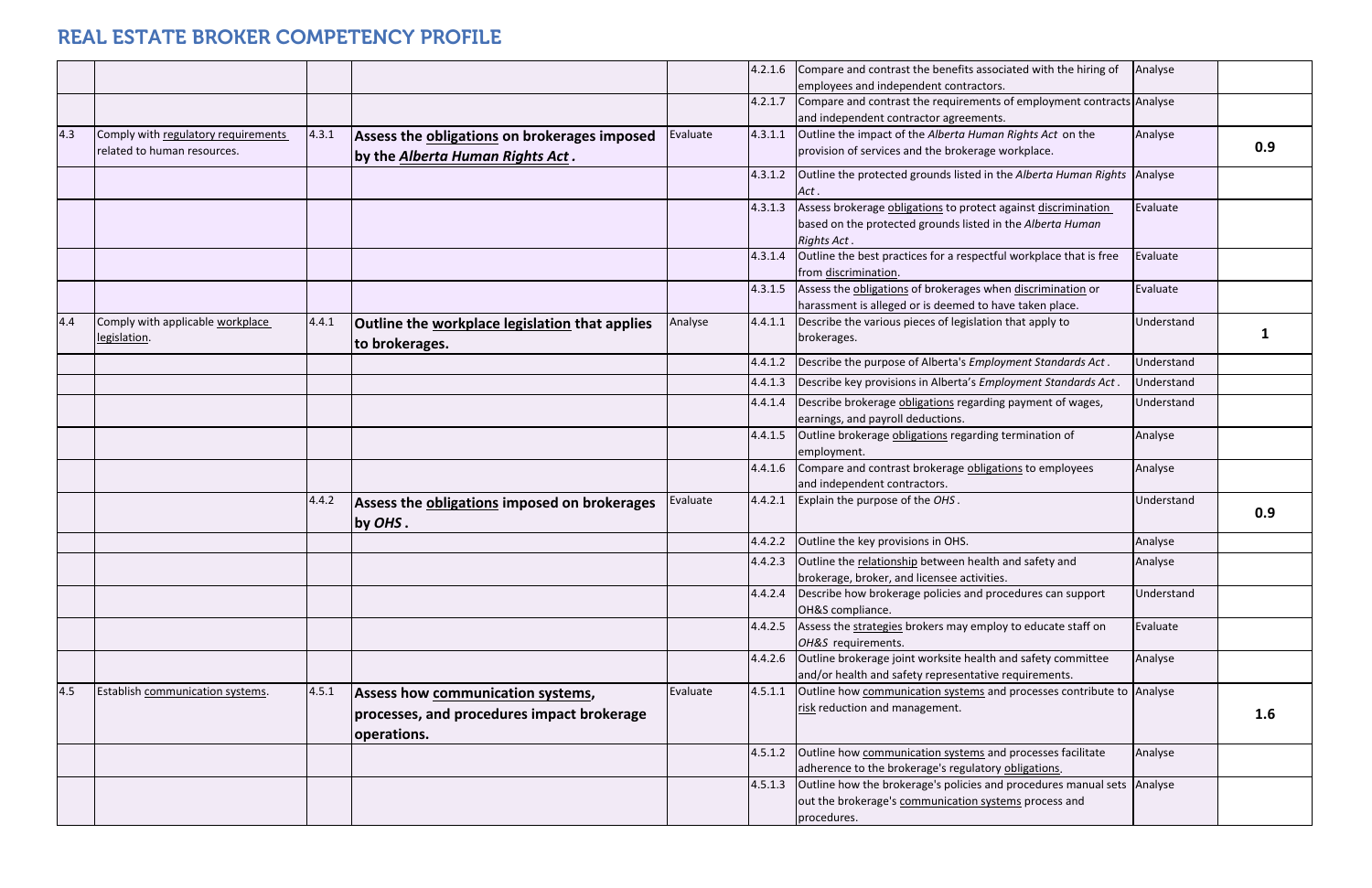|     |                                                          |       |                                                      |          | 4.5.1.4 | Determine the effectiveness of systems and processes in                                                             | Evaluate   |     |
|-----|----------------------------------------------------------|-------|------------------------------------------------------|----------|---------|---------------------------------------------------------------------------------------------------------------------|------------|-----|
|     |                                                          |       |                                                      |          |         | contributing to brokerage goal achievement.                                                                         |            |     |
| 4.6 | Provide orientation, training, and                       | 4.6.1 | <b>Assess orientation and training effectiveness</b> | Evaluate | 4.6.1.1 | Outline how orientation contributes to brokerage regulatory                                                         | Analyse    |     |
|     | mentorship.                                              |       | related to brokerage goals and regulatory            |          |         | compliance.                                                                                                         |            | 1.5 |
|     |                                                          |       | compliance.                                          |          |         |                                                                                                                     |            |     |
|     |                                                          |       |                                                      |          | 4.6.1.2 | Outline how orientation contributes to achievement of brokerage Analyse                                             |            |     |
|     |                                                          |       |                                                      |          |         | financial and operational objectives.                                                                               |            |     |
|     |                                                          |       |                                                      |          | 4.6.1.3 | Outline how orientation contributes to brokerage risk reduction.                                                    | Analyse    |     |
|     |                                                          |       |                                                      |          | 4.6.1.4 | Explain how orientation helps the brokerage reduce risk.                                                            | Understand |     |
|     |                                                          |       |                                                      |          | 4.6.1.5 | Describe the role of the brokerage policies and procedures                                                          | Understand |     |
|     |                                                          |       |                                                      |          |         | manual in the orientation process.                                                                                  |            |     |
|     |                                                          |       |                                                      |          | 4.6.1.6 | Compare and contrast the advantages and disadvantages of the                                                        | Analyse    |     |
|     |                                                          |       |                                                      |          |         | various brokerage orientation options.                                                                              |            |     |
|     |                                                          |       |                                                      |          | 4.6.1.7 | Describe how ongoing licensee and unlicensed staff training                                                         | Understand |     |
|     |                                                          |       |                                                      |          |         | contributes to brokerage regulatory compliance.                                                                     |            |     |
|     |                                                          |       |                                                      |          |         | 4.6.1.8 Describe how ongoing licensee and unlicensed staff training                                                 | Understand |     |
|     |                                                          |       |                                                      |          |         | contributes to brokerage financial and operational objectives.                                                      |            |     |
|     |                                                          |       |                                                      |          | 4.6.1.9 | Describe how ongoing licensee and unlicensed staff training                                                         | Understand |     |
|     |                                                          |       |                                                      |          |         | contributes to brokerage risk reduction.<br>4.6.1.10 Determine the advantages and disadvantages of various training | Evaluate   |     |
|     |                                                          |       |                                                      |          |         | options.                                                                                                            |            |     |
|     |                                                          |       |                                                      |          |         | 4.6.1.11 Assess the benefits of a brokerage compliance training program.                                            | Evaluate   |     |
|     |                                                          |       |                                                      |          |         |                                                                                                                     |            |     |
| 4.7 | Assist personnel with goal setting and                   | 4.7.1 | Assess how assisting licensees and unlicensed        | Evaluate |         | 4.7.1.1 Describe the most common reasons why licensees and unlicensed Understand                                    |            |     |
|     | development.                                             |       | staff helps achieve brokerage goals and              |          |         | staff do not pursue training.                                                                                       |            | 0.9 |
|     |                                                          |       | regulatory requirements.                             |          |         |                                                                                                                     |            |     |
|     |                                                          |       |                                                      |          |         | Describe how an objective review and discussion can assist                                                          | Understand |     |
|     |                                                          |       |                                                      |          | 4.7.1.2 | licensees and unlicensed staff seek the right training and ensure                                                   |            |     |
|     |                                                          |       |                                                      |          |         | training is completed.                                                                                              |            |     |
| 4.8 | Take remedial and/or disciplinary action $ 4.8.1\rangle$ |       | <b>Assess how remedial and disciplinary</b>          | Evaluate |         | 4.8.1.1   Evaluate how "conduct deserving of sanction" and "civil liability"                                        | Evaluate   |     |
|     | when required.                                           |       |                                                      |          |         | interplay when dealing with inappropriate licensee behaviour.                                                       |            |     |
|     |                                                          |       | processes can assist in reducing risk and            |          |         |                                                                                                                     |            | 1.1 |
|     |                                                          |       | helping meet regulatory requirements.                |          |         |                                                                                                                     |            |     |
|     |                                                          |       |                                                      |          | 4.8.1.2 | Identify potential causes of disputes between licensees and their                                                   | Remember   |     |
|     |                                                          |       |                                                      |          |         | clients and customers.                                                                                              |            |     |
|     |                                                          |       |                                                      |          | 4.8.1.3 | List the actions that deter dispute resolution between licensees                                                    | Remember   |     |
|     |                                                          |       |                                                      |          |         | and their clients and customers.<br>List the options available to consumers for resolving complaints                | Remember   |     |
|     |                                                          |       |                                                      |          | 4.8.1.4 | with licensees and brokers.                                                                                         |            |     |
|     |                                                          |       |                                                      |          | 4.8.1.5 | Outline the circumstances under which a broker can become                                                           | Analyse    |     |
|     |                                                          |       |                                                      |          |         | responsible for the conduct of a licensee.                                                                          |            |     |
|     |                                                          |       |                                                      |          | 4.8.1.6 | Outline the inquiry and investigation process that brokers must                                                     | Analyse    |     |
|     |                                                          |       |                                                      |          |         | follow to assess whether the actions of a licensee constitute                                                       |            |     |
|     |                                                          |       |                                                      |          |         | conduct deserving of sanction and/or civil liability.                                                               |            |     |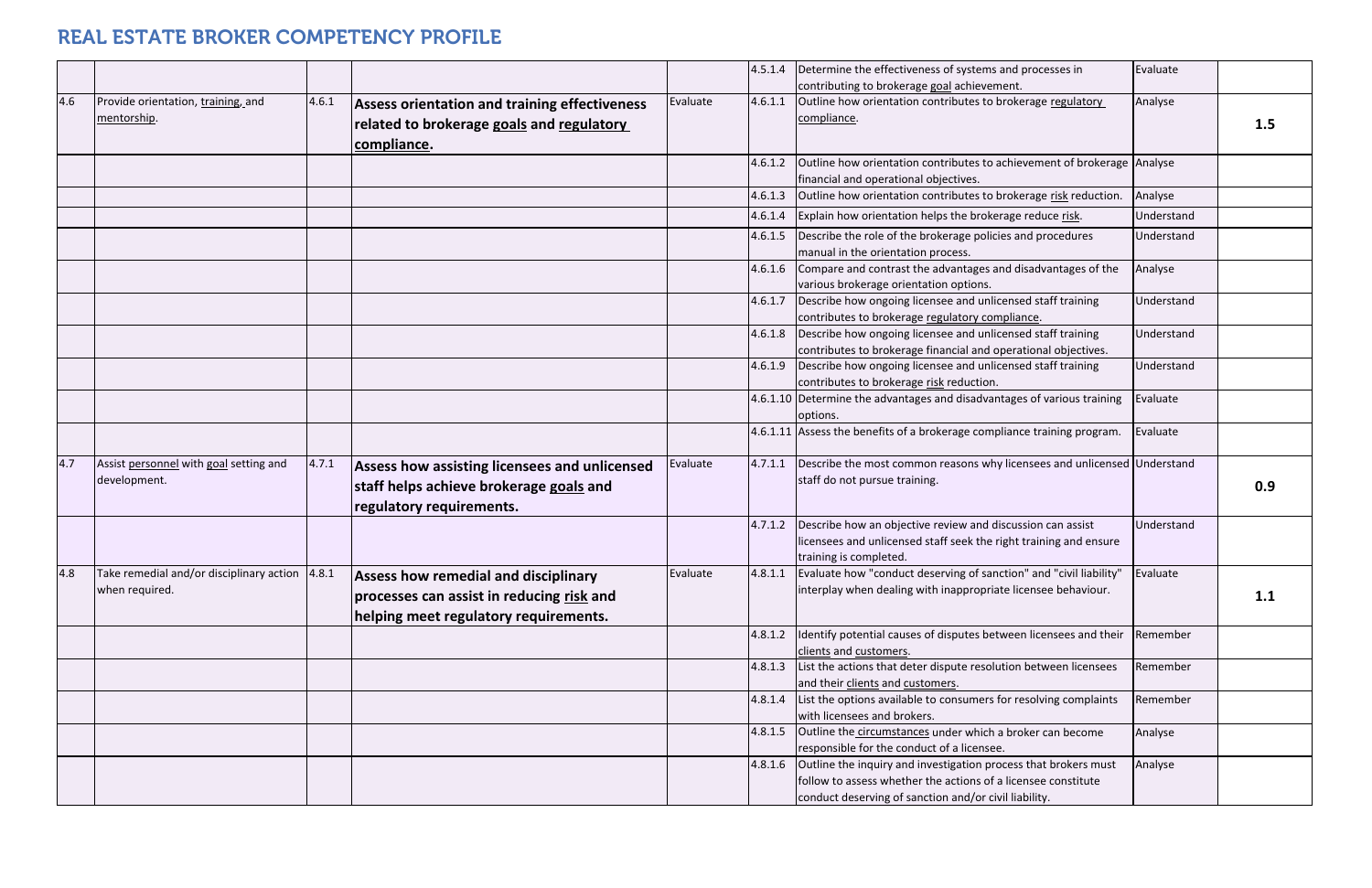|      |                                       |        |                                                    |          | 4.8.1.7 | Outline how the principles of natural justice impact brokerage                       | Analyse    |     |
|------|---------------------------------------|--------|----------------------------------------------------|----------|---------|--------------------------------------------------------------------------------------|------------|-----|
|      |                                       |        |                                                    |          |         | inquiry and investigation processes.                                                 |            |     |
|      |                                       |        |                                                    |          | 4.8.1.8 | List the benefits of using the Voluntary Broker Resolution to deal<br>with disputes. | Remember   |     |
|      |                                       |        |                                                    |          | 4.8.1.9 | Outline the decision process to be followed for determining                          | Analyse    |     |
|      |                                       |        |                                                    |          |         | remedial and/or disciplinary action                                                  |            |     |
|      |                                       |        |                                                    |          |         | 4.8.1.10 Describe the role of education in dealing with inappropriate                | Understand |     |
|      |                                       |        |                                                    |          |         | licensee or unlicensed assistant behaviour.                                          |            |     |
|      |                                       |        |                                                    |          |         | 4.8.1.11 Outline the circumstances that require brokers to report conduct            | Analyse    |     |
|      |                                       |        |                                                    |          |         | deserving of sanction to the Registrar.                                              |            |     |
| 4.9  | Maintain equitable personnel policies | 4.9.1  | Assess how equitable personnel policies and        | Evaluate | 4.9.1.1 | Describe the risks of inequitable personnel policies and                             | Understand |     |
|      | and procedures.                       |        | procedures reduce risk and lead to a fairer        |          |         | procedures.                                                                          |            | 0.9 |
|      |                                       |        | workplace.                                         |          |         |                                                                                      |            |     |
|      |                                       |        |                                                    |          | 4.9.1.2 | Outline how equitable personnel policies and procedures reduce                       | Analyse    |     |
|      |                                       |        |                                                    |          |         | risk and lead to a non-discriminatory workplace.                                     |            |     |
|      |                                       |        |                                                    |          | 4.9.1.3 | Outline best personnel policies and procedures best practices.                       | Analyse    |     |
|      |                                       |        |                                                    |          | 4.9.1.4 | Assess the risks associated with not adhering to the brokerage's                     | Evaluate   |     |
|      |                                       |        |                                                    |          |         | personnel policies and procedures.                                                   |            |     |
| 4.1  | Implement retention plans and tools.  | 4.10.1 | Assess retention plans and tools that a real       | Evaluate |         | 4.10.1.1 Determine appropriate retention plans and tools for specific                | Evaluate   |     |
|      |                                       |        | estate broker may use.                             |          |         | contexts.                                                                            |            | 0.8 |
|      |                                       |        |                                                    |          |         | 4.10.1.2 Compare and contrast retention tools, their use, and                        | Analyse    |     |
|      |                                       |        |                                                    |          |         | effectiveness.                                                                       |            |     |
| 4.11 | Engage in succession planning         | 4.11.1 | <b>Create succession plans and their function.</b> | Evaluate |         | 4.11.1.1 Describe how a well-planned succession plan fosters operational             | Jnderstand | 0.5 |
|      |                                       |        |                                                    |          |         | stability.                                                                           |            |     |
|      |                                       |        |                                                    |          |         | 4.11.1.2 Outline the elements of succession planning best practices.                 | Analyse    |     |
|      |                                       |        |                                                    |          |         | 4.11.1.3 Outline why succession plans need to be committed to writing                | Analyse    |     |
|      |                                       |        |                                                    |          |         | and regularly reviewed.                                                              |            |     |
|      |                                       |        |                                                    |          |         | $4.11.1.4$ Outline the role of a succession plans in preventing leadership           | Analyse    |     |
|      |                                       |        |                                                    |          |         | vacuums and operational disruptions.                                                 |            |     |
|      |                                       |        |                                                    |          |         | 4.11.1.5 Outline the succession plan implementation process.                         |            |     |
|      |                                       |        |                                                    |          |         |                                                                                      |            |     |
| 4.12 | Promote engagement and satisfaction.  | 4.12.1 | Assess the relationship between brokerage          | Evaluate |         | 4.12.1.1 Outline the effect of engagement and satisfaction on brokerage              | Analyse    |     |
|      |                                       |        | engagement, satisfaction, productivity, and        |          |         | productivity.                                                                        |            | 0.9 |
|      |                                       |        | risk reduction.                                    |          |         |                                                                                      |            |     |
|      |                                       |        |                                                    |          |         | 4.12.1.2 Outline how engagement and satisfaction reduce operational and Analyse      |            |     |
|      |                                       |        |                                                    |          |         | regulatory risk.                                                                     |            |     |
|      |                                       |        |                                                    |          |         | 4.12.1.3 Outline processes that foster brokerage engagement and                      | Analyse    |     |
|      |                                       |        |                                                    |          |         | satisfaction.                                                                        |            |     |
|      |                                       | 4.12.2 | Assess the impact of unreasonable                  | Evaluate |         | 4.12.2.1 Outline common unreasonable expectations of other parties in a              | Analyse    |     |
|      |                                       |        | expectations and harassment on licensees,          |          |         | real estate setting.                                                                 |            | 0.9 |
|      |                                       |        | unlicensed staff, and the brokerage.               |          |         |                                                                                      |            |     |
|      |                                       |        |                                                    |          |         | 4.12.2.2 Outline the impact of unreasonable expectations on licensee,                | Analyse    |     |
|      |                                       |        |                                                    |          |         | unlicensed staff, and brokerage morale.                                              |            |     |
|      |                                       |        |                                                    |          |         |                                                                                      |            |     |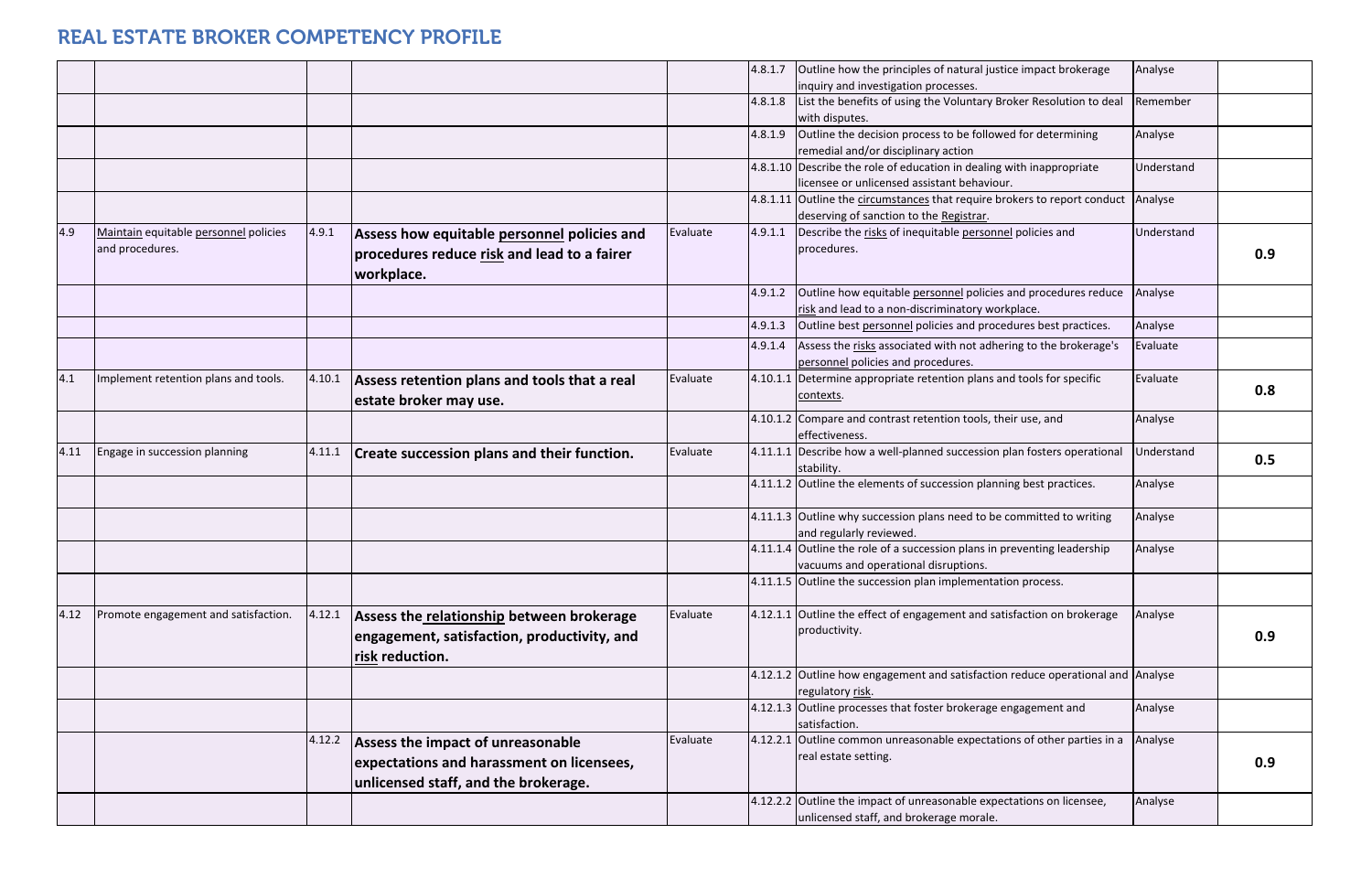|     |                                                                                       |       |                                                                                                                                      |          |         | 4.12.2.3 Outline the civil liability impact of unreasonable expectations on<br>licensees, unlicensed staff, and the brokerage.                               | Analyse    |     |
|-----|---------------------------------------------------------------------------------------|-------|--------------------------------------------------------------------------------------------------------------------------------------|----------|---------|--------------------------------------------------------------------------------------------------------------------------------------------------------------|------------|-----|
|     |                                                                                       |       |                                                                                                                                      |          |         | 4.12.2.4 Outline the regulatory liability impact of unreasonable<br>expectations on licensees, unlicensed staff, and the brokerage.                          | Analyse    |     |
|     |                                                                                       |       |                                                                                                                                      |          |         | 4.12.2.5 Determine the practices brokers may employ to prevent<br>unreasonable expectations.                                                                 | Evaluate   |     |
|     |                                                                                       |       |                                                                                                                                      |          |         | 4.12.2.6 Describe how a brokerage's service agreements may prevent<br>unreasonable expectations.                                                             | Understand |     |
|     |                                                                                       |       |                                                                                                                                      |          |         | 4.12.2.7 Determine how a brokerage's policies and procedures may<br>prevent unreasonable expectations.                                                       | Evaluate   |     |
|     |                                                                                       |       |                                                                                                                                      |          |         | 4.12.2.8 Describe the consequences of not dealing with or dealing<br>properly with harassment.                                                               | Understand |     |
|     |                                                                                       |       |                                                                                                                                      |          |         | 4.12.2.9 Outline the consequences of failing to deal with, or improperly<br>dealing with, harassment under human rights legislation.                         | Analyse    |     |
|     |                                                                                       |       |                                                                                                                                      |          |         | 4.12.2.1 Determine how a broker should deal with specific harassment<br>scenarios.                                                                           | Evaluate   |     |
|     | <b>5. PROVIDE LEADERSHIP AND GOVERNANCE</b>                                           |       |                                                                                                                                      |          |         | <b>Competency Weight</b>                                                                                                                                     |            | 13  |
| 5.1 | Evaluate own potential for<br>entrepreneurialism.                                     | 5.1.1 | Assess the benefits and risks of<br>entrepreneurship.                                                                                | Evaluate | 5.1.1.1 | Determine a broker's individual risk tolerance.                                                                                                              | Evaluate   | 1.1 |
|     |                                                                                       |       |                                                                                                                                      |          | 5.1.1.2 | Outline the leadership skills brokers require to successfully lead a Analyse<br>brokerage.                                                                   |            |     |
|     |                                                                                       |       |                                                                                                                                      |          | 5.1.1.3 | Determine a brokerage's value proposition and risk tolerance.                                                                                                | Evaluate   |     |
|     |                                                                                       |       |                                                                                                                                      |          | 5.1.1.4 | Compare and contrast the various brokerage models.                                                                                                           | Analyse    |     |
|     |                                                                                       |       |                                                                                                                                      |          | 5.1.1.5 | Compare and contrast the factors that affect brokerage<br>profitability.                                                                                     | Analyse    |     |
|     |                                                                                       |       |                                                                                                                                      |          | 5.1.1.6 | Outline how to undertake a financial viability study.                                                                                                        | Analyse    |     |
| 5.2 | Construct a business plan.                                                            | 5.2.1 | Design a business plan that guides the<br>budgeting process and supports the<br>brokerage's financial and operational<br>objectives. | Create   | 5.2.1.1 | Outline how to create a vision for a brokerage.                                                                                                              | Analyse    | 0.8 |
|     |                                                                                       |       |                                                                                                                                      |          | 5.2.1.2 | Outline how to position a brokerage in the marketplace.                                                                                                      | Analyse    |     |
|     |                                                                                       |       |                                                                                                                                      |          | 5.2.1.3 | Outline how a business plan guides the budgeting process.                                                                                                    | Analyse    |     |
|     |                                                                                       |       |                                                                                                                                      |          | 5.2.1.4 | Outline how a business plan supports the brokerage's financial<br>and operational objectives.                                                                | Analyse    |     |
|     |                                                                                       |       |                                                                                                                                      |          | 5.2.1.5 | Outline the strategic management process.                                                                                                                    | Analyse    |     |
|     |                                                                                       |       |                                                                                                                                      |          | 5.2.1.6 | Demonstrate how to construct a business plan.                                                                                                                | Analyse    |     |
|     |                                                                                       |       |                                                                                                                                      |          | 5.2.1.7 | Outline potential consequences of failing to create and<br>implement a business/operational plan, policies, and procedures<br>from a leadership perspective. | Analyse    |     |
| 5.4 | Register the brokerage according to<br>ownership type and regulatory<br>requirements. | 5.4.1 | Assess the advantages and disadvantages of<br>the various ownership types.                                                           | Evaluate | 5.4.1.1 | Compare and contrast the advantages and disadvantages of the<br>various ownership types.                                                                     | Analyse    | 0.4 |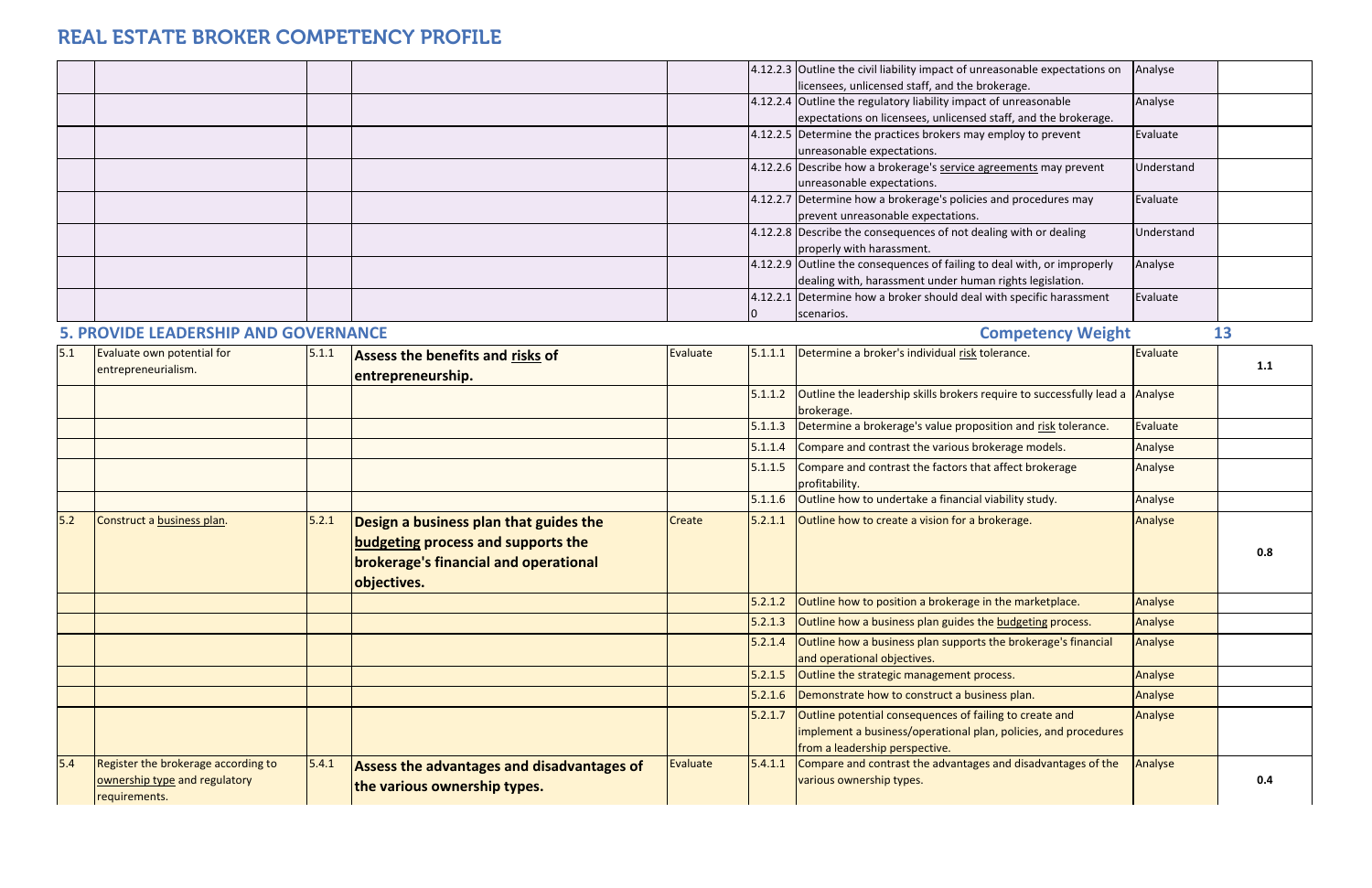|     |                                                                                                      |       |                                                                                                                                                                               |              |         | $5.4.1.2$ Outline the brokerage registration process by ownership type<br>according to regulatory requirements.                                                  | Analyse           |     |
|-----|------------------------------------------------------------------------------------------------------|-------|-------------------------------------------------------------------------------------------------------------------------------------------------------------------------------|--------------|---------|------------------------------------------------------------------------------------------------------------------------------------------------------------------|-------------------|-----|
|     |                                                                                                      | 5.4.2 | Demonstrate real estate brokerage licensing<br>requirement compliance.                                                                                                        | <b>Apply</b> | 5.4.2.1 | Summarize real estate brokerage licensing and licence renewal<br>requirements.                                                                                   | <b>Jnderstand</b> | 1.3 |
| 5.5 | Develop operational plans, policies, and 5.5.1<br>procedures.                                        |       | Assess how operational plans, policies, and<br>procedures provide brokerage leadership,<br>increase profitability, and reduce civil and<br>regulatory risks.                  | Evaluate     | 5.5.1.1 | Describe the consequences associated with the absence of an<br>operational plan, policies, and procedures from a regualtory and<br>leadership perspective.       | Understand        | 1.1 |
| 5.6 | Keep policies and procedures accessible<br>and up to date.                                           | 5.5.1 | Assess policy and procedure maintenance and<br>storage practices for REA requirements.                                                                                        | Evaluate     | 5.5.1.1 | Outline the key role of brokerage policies and procedures in<br>brokerage oversight, risk management, and safeguarding personal<br>and confidential information. | Analyse           |     |
|     |                                                                                                      |       |                                                                                                                                                                               |              | 5.5.1.2 | Explain the need for policies and procedures to be created with a<br>result in mind.                                                                             | Analyse           |     |
|     |                                                                                                      |       |                                                                                                                                                                               |              | 5.5.1.3 | Outline policies and procedures creation and maintenance best<br>practices.                                                                                      | Analyse           |     |
|     |                                                                                                      |       |                                                                                                                                                                               |              | 5.5.1.4 | Outline why the brokerage's policies and procedures need to be<br>updated periodically.                                                                          | Analyse           |     |
|     |                                                                                                      |       |                                                                                                                                                                               |              | 5.5.1.5 | Outline the types of events that lead to a review and update of<br>the policies and procedures.                                                                  | Analyse           |     |
|     |                                                                                                      | 5.5.2 | Assess policies and procedures for licensee and<br>unlicensed staff accessibility.                                                                                            | Evaluate     | 5.6.2.1 | Describe brokerage processes that support licensees and<br>unlicensed staff access to policies and procedures.                                                   | Understand        | 0.8 |
|     |                                                                                                      |       |                                                                                                                                                                               |              | 5.6.2.2 | Outline strategies brokers may employ to ensure licensees and<br>unlicensed staff know and refer to the brokerage's policies and<br>procedures.                  | Analyse           |     |
|     |                                                                                                      | 5.5.3 | Assess the role of operational plans, policies,<br>and procedures in providing brokerage<br>leadership, increasing profitability, and<br>reducing civil and regulatory risks. | Evaluate     | 5.5.3.1 | Outline brokerage processes that support maintaining policies<br>and procedures up to date.                                                                      | Analyse           | 1.1 |
|     |                                                                                                      |       |                                                                                                                                                                               |              | 5.5.3.2 | Outline brokerage processes that facilitate licensee and<br>unlicensed staff access to brokerage policies and procedures.                                        | Analyse           |     |
| 5.7 | <b>Establish sustainability plans.</b>                                                               | 5.7.1 | <b>Create processes and procedures required to</b><br>maintain a sustainable brokerage.                                                                                       | Create       | 5.7.1.1 | Assess brokerage and market factors that impact brokerage<br>sustainability.                                                                                     | Evaluate          | 0.9 |
|     |                                                                                                      |       |                                                                                                                                                                               |              | 5.7.1.2 | Determine which sustainability related processes and procedures<br>are needed for brokerage specific scenarios.                                                  | Evaluate          |     |
| 5.8 | Monitor the business environment to<br>address potential challenges and<br>opportunities for growth. | 5.8.1 | Assess how being alert to market trends and<br>the business environment provides<br>opportunity for growth.                                                                   | Evaluate     | 5.8.1.1 | Outline the impact of market trends on the brokerage strategic<br>planning process.                                                                              | Analyse           | 1.4 |
|     |                                                                                                      |       |                                                                                                                                                                               |              | 5.8.1.2 | Outline the impact of market trends on the brokerage business<br>plan.                                                                                           | Analyse           |     |
| 5.9 | Lead the brokerage through vision,<br>communication, and engagement.                                 | 5.9.1 | Assess the impact of active leadership on a<br>brokerage meeting its strategic objectives.                                                                                    | Evaluate     | 5.9.1.1 | Explain the term active leadership in the real estate brokerage<br>industry.                                                                                     | <b>Jnderstand</b> | 1.3 |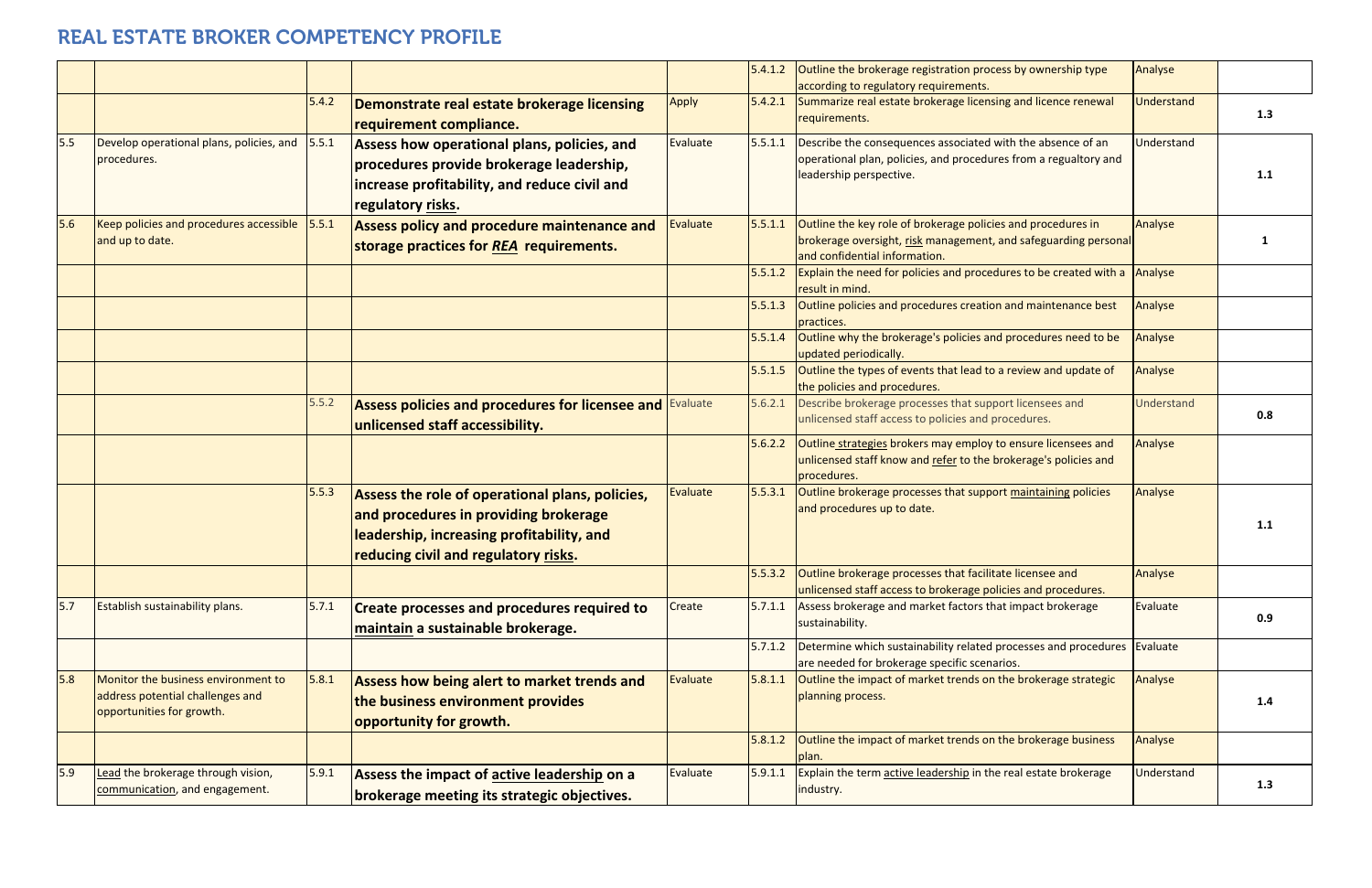|     |                                                                                                 |       |                                                                                                                                                                 |          | 5.9.1.2 | Determine the potential strategic objective consequences of<br>leadership decisions.                                                                              | Evaluate   |     |
|-----|-------------------------------------------------------------------------------------------------|-------|-----------------------------------------------------------------------------------------------------------------------------------------------------------------|----------|---------|-------------------------------------------------------------------------------------------------------------------------------------------------------------------|------------|-----|
|     |                                                                                                 |       |                                                                                                                                                                 |          | 5.9.1.3 | Outline active leadership best practices.                                                                                                                         | Analyse    |     |
|     |                                                                                                 |       |                                                                                                                                                                 |          | 5.9.1.4 | Demonstrate decisions that consider a broker's vision,<br>communication, and engagement related role.                                                             | Apply      |     |
|     | <b>6. LEVERAGE INFORMATION TECHNOLOGY</b>                                                       |       |                                                                                                                                                                 |          |         | <b>Competency Weight</b>                                                                                                                                          |            | 9.4 |
| 6.1 | Maintain a brokerage IT infrastructure<br>that is secure, properly licensed, and up<br>to date. | 6.1.1 | Assess the relationship between IT<br>infrastructure, risk management, brokerage<br>personal information requirements, and<br>brokerage services.               | Evaluate | 6.1.1.1 | Explain what is meant by the term IT infrastructure as it relates to Understand<br>the broker and the brokerage.                                                  |            | 1.6 |
|     |                                                                                                 |       |                                                                                                                                                                 |          | 6.1.1.2 | Outline the relationship between IT infrastructure, risk<br>management, brokerage personal information requirements, and<br>brokerage services.                   | Analyse    |     |
|     |                                                                                                 |       |                                                                                                                                                                 |          | 6.1.1.3 | Outline the Rules, regulations, codes of conduct, and legislation<br>that may impact IT infrastructure. (Electronic trade records,<br>personal information, etc.) | Analyse    |     |
|     |                                                                                                 |       |                                                                                                                                                                 |          | 6.1.1.4 | Describe the consequences of failing to maintain secure, properly Understand<br>licensed, and up to date IT infrastructure.                                       |            |     |
|     |                                                                                                 |       |                                                                                                                                                                 |          | 6.1.1.5 | Outline a broker's IT infrastructure related responsibilities.                                                                                                    | Analyse    |     |
|     |                                                                                                 |       |                                                                                                                                                                 |          | 6.1.1.6 | Outline the variables that impact how a broker may meet their IT Analyse<br>infrastructure related responsibilities.                                              |            |     |
|     |                                                                                                 |       |                                                                                                                                                                 |          | 6.1.1.7 | Determine situation specific acceptable alternatives for how a<br>broker may meet their IT infrastructure related responsibilities.                               | Evaluate   |     |
|     |                                                                                                 |       |                                                                                                                                                                 |          | 6.1.1.8 | Determine brokerage IT infrastructure needs.                                                                                                                      | Evaluate   |     |
|     |                                                                                                 |       |                                                                                                                                                                 |          | 6.1.1.9 | Compare and contrast IT infrastructure security, licensing, and<br>maintenance for single practitioner, small, medium, and large<br>brokerages.                   | Analyse    |     |
| 6.2 | Maintain brokerage IT policy.                                                                   | 6.2.1 | Assess the relationship between IT policy,<br>cybersecurity policy, risk management,<br>brokerage personal information requirements,<br>and brokerage services. |          | 6.2.1.1 | Explain what is meant by the term IT policy as it relates to the<br>broker and the brokerage.                                                                     | Understand | 1.2 |
|     |                                                                                                 |       |                                                                                                                                                                 |          | 6.2.1.2 | Outline the relationship between IT policy and brokerage policies Analyse<br>and procedures.                                                                      |            |     |
|     |                                                                                                 |       |                                                                                                                                                                 |          | 6.2.1.3 | Describe the elements of an IT policy and cybersecurity plan<br>including mobile devices, encryption technology, password<br>policies, and network access.        | Understand |     |
|     |                                                                                                 |       |                                                                                                                                                                 |          | 6.2.1.4 | Outline the Rules, regulations, codes of conduct, and legislation<br>that must be considered when developing an IT policy.                                        | Analyse    |     |
|     |                                                                                                 |       |                                                                                                                                                                 |          | 6.2.1.5 | Describe the consequences of failing to maintain secure and up to Understand<br>date IT policy.                                                                   |            |     |
|     |                                                                                                 |       |                                                                                                                                                                 |          | 6.2.1.6 | Outline a broker's IT policy related responsibilities.                                                                                                            | Analyse    |     |
|     |                                                                                                 |       |                                                                                                                                                                 |          | 6.2.1.7 | Outline the variables that impact how a broker may meet their IT Analyse<br>policy related responsibilities.                                                      |            |     |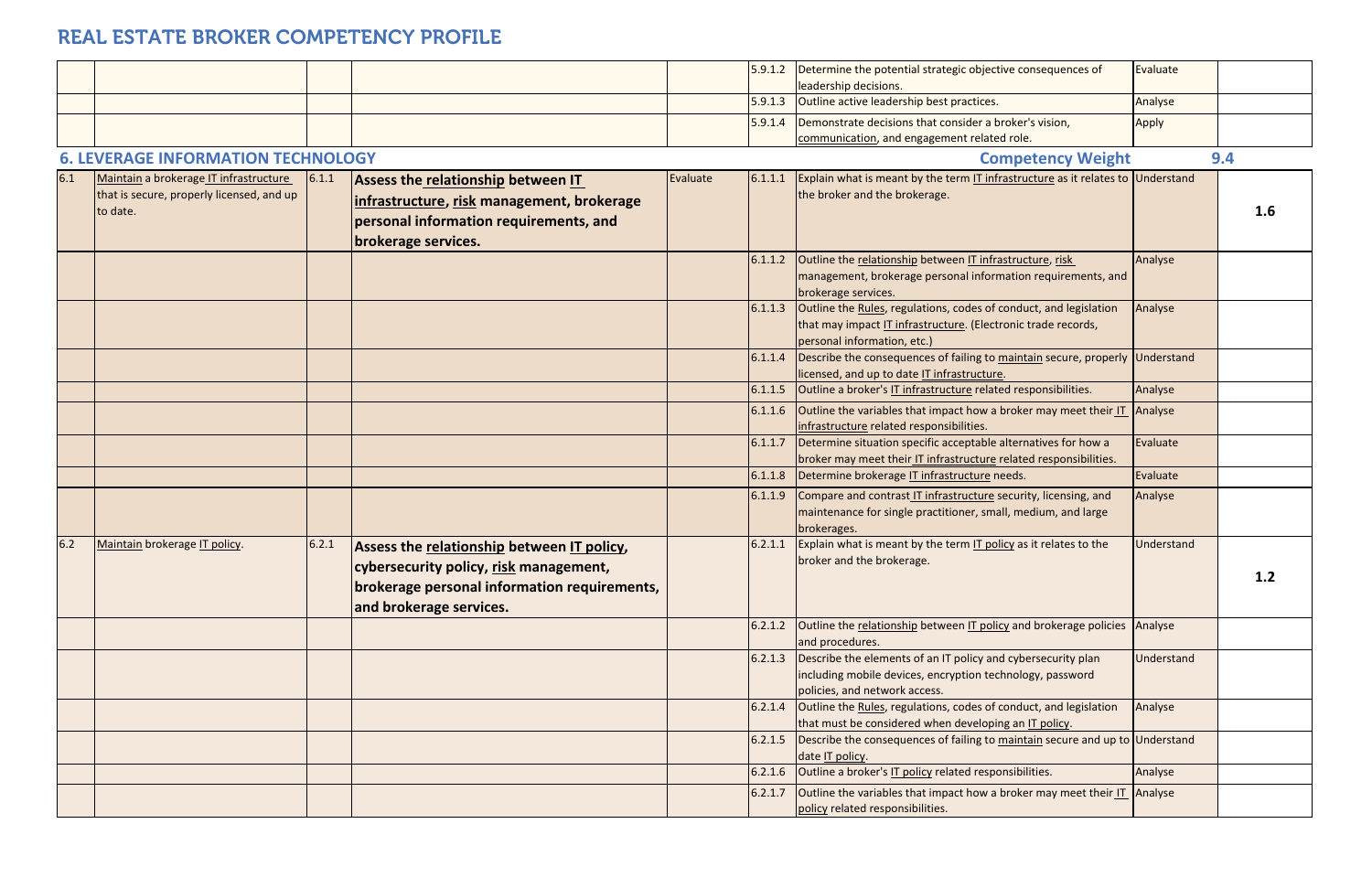|     |                                                                                         |       |                                                                                                                       |          | 6.2.1.6 | Determine situation specific acceptable alternatives for how a<br>broker may meet their IT policy related responsibilities.                                          | Evaluate          |     |
|-----|-----------------------------------------------------------------------------------------|-------|-----------------------------------------------------------------------------------------------------------------------|----------|---------|----------------------------------------------------------------------------------------------------------------------------------------------------------------------|-------------------|-----|
|     |                                                                                         |       |                                                                                                                       |          | 6.2.1.7 | Determine brokerage IT policy needs.                                                                                                                                 | Evaluate          |     |
|     |                                                                                         |       |                                                                                                                       |          | 6.2.1.8 | Compare and contrast IT policy for single practitioner, small,<br>medium, and large brokerages.                                                                      | Evaluate          |     |
|     |                                                                                         |       |                                                                                                                       |          | 6.2.1.9 | Outline the benefits of risk assessment audits.                                                                                                                      | Analyse           |     |
|     |                                                                                         |       |                                                                                                                       |          |         | 6.2.1.10 Explain the timing of risk assessment audits.                                                                                                               | Understand        |     |
|     |                                                                                         |       |                                                                                                                       |          |         | 6.2.1.11 Outline processes brokerages may use to test security measures.                                                                                             | Analyse           |     |
|     |                                                                                         |       |                                                                                                                       |          |         | 6.2.1.12 Determine how cybersecurity insurance mitigates a brokerage's<br>risk.                                                                                      | Evaluate          |     |
|     |                                                                                         |       |                                                                                                                       |          |         | 6.2.1.13 Outline a brokerage's need for an incident response team that<br>deals with cybersecurity attacks and privacy/confidentiality<br>breaches.                  | Analyse           |     |
|     |                                                                                         |       |                                                                                                                       |          |         | 6.2.1.14 Determine when a brokerage is obligated to report a personal<br>information breach to the Office of the Information Privacy<br>Commissioner.                | Evaluate          |     |
| 6.3 | Provide training in use of information<br>and communication technology to<br>personnel. | 6.3.1 | <b>Assess brokerage and personnel information</b><br>and communication technology training needs<br>and requirements. | Evaluate | 6.3.1.1 | Outline staff information and communication technology training Analyse<br>that a broker is responsible for providing.                                               |                   | 1.1 |
|     |                                                                                         |       |                                                                                                                       |          | 6.3.1.2 | Outline broker management best practices (processes,<br>procedures, and resources) that ensure brokerage staff receive<br>appropriate cybersecurity and IT training. | Analyse           |     |
|     |                                                                                         |       |                                                                                                                       |          | 6.3.1.3 | Describe brokerage cybersecurity training alternatives (including<br>risks and consequences).                                                                        | <b>Jnderstand</b> |     |
|     |                                                                                         |       |                                                                                                                       |          | 6.3.1.4 | Describe brokerage IT policy training alternatives.                                                                                                                  | <b>Understand</b> |     |
|     |                                                                                         |       |                                                                                                                       |          | 6.3.1.5 | Determine situation specific brokerage licensee and unlicensed<br>staff cybersecurity and IT policy training solutions.                                              | Evaluate          |     |
| 6.4 | Monitor use of social media pertaining to $6.4.1$<br>the brokerage.                     |       | Assess brokerage social media monitoring<br>responsibilities.                                                         | Evaluate |         | 6.4.1.1 Determine a broker's role in monitoring social media.                                                                                                        | Evaluate          | 1.2 |
| 6.5 | Maintain an accurate website.                                                           | 6.5.1 | Assess brokerage website accuracy best<br>practices.                                                                  | Evaluate | 6.5.1.1 | Determine a broker's role in maintaining an accurate website.                                                                                                        | Evaluate          | 1.5 |
| 66  | Use data analytics to inform evaluations,<br>strategies, and decisions.                 | 6.6.1 | <b>Explain how data analytics inform evaluations,</b><br>strategies, and decisions.                                   | Analyse  | 6.6.1.1 | Use data analytics to inform evaluations, strategies, and<br>decisions.                                                                                              | Apply             | 0.8 |
| 6.7 | Collaborate with IT specialists, as<br>needed.                                          | 6.7.1 | Determine when a broker should collaborate<br><b>with IT specialists.</b>                                             | Evaluate | 6.7.1.1 | Compare and contrast situations that may require a broker to<br>collaborate with an IT specialist.                                                                   | Analyse           | 0.8 |
| 6.8 | Stay up to date with relevant changes to<br>technology.                                 | 6.8.1 | Outline short- and long-term practices that<br>support staying current with relevant<br>technological changes.        | Analyse  | 6.8.1.1 | Choose practices that facilitate staying current with relevant<br>technological changes that may affect real estate.                                                 | Apply             |     |

**Optional**